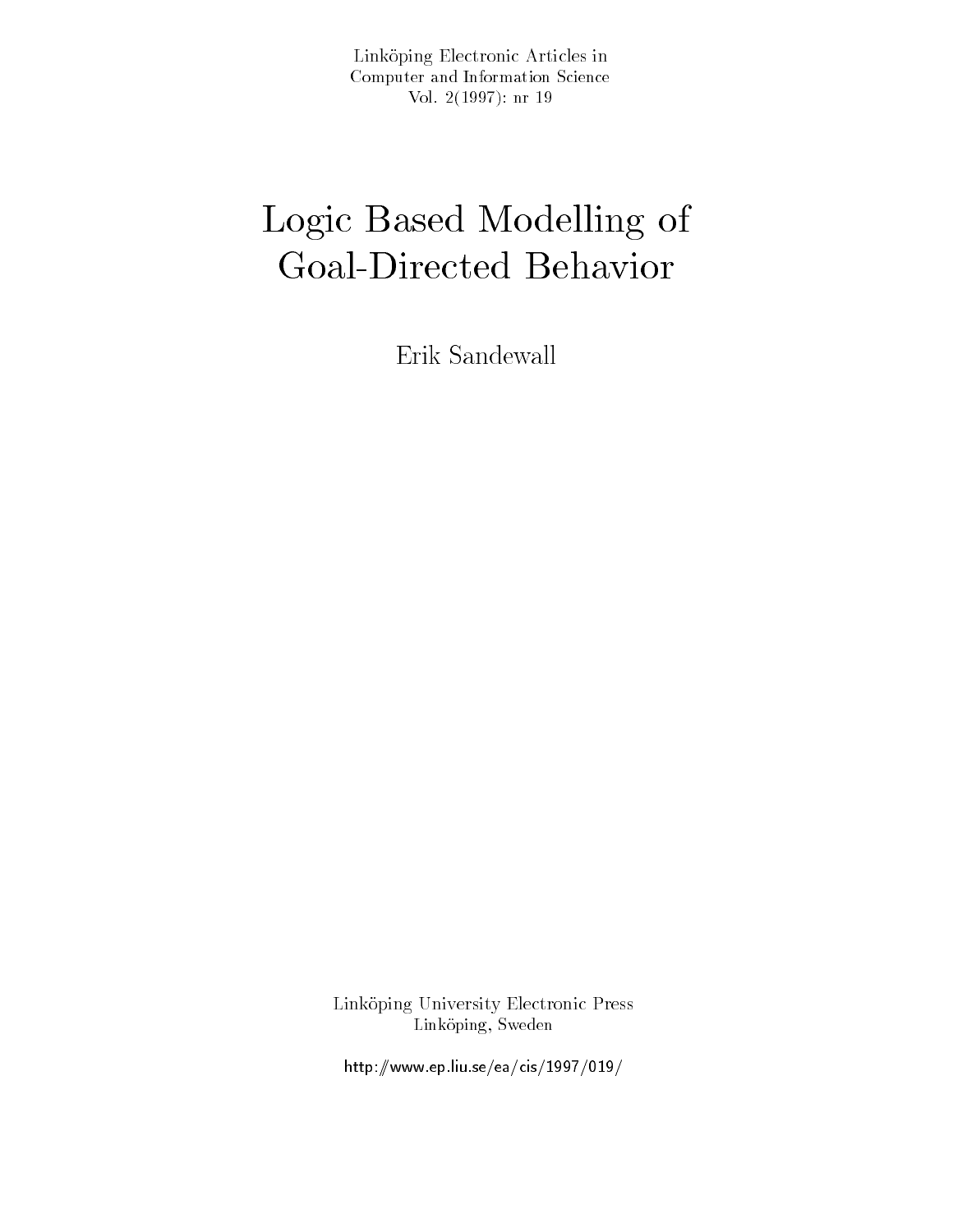Published on December - - by Linkoping University Electronic Press - Linkoping Sweden

# Link-oping Electronic Articles in Computer and Information Science

ISSN - - -Series editor: Erik Sandewall

©1997 Erik Sandewall Typeset by the author using  $\text{IATEX}$ Formatted using étendu style

#### Recommended citation

Authority Authority Constituting Electronic Articles in Articles Computer and Information Science Vol - nr http://www.thelia.com/ent/and/ent/and/and/ent/and/and/ent/and/ent/and/ent/and/ent/and/ent/and/ent/and/ent/and/

This URL will also contain a link to the author's home page.

The publishers will keep this article on-line on the Internet  $($ or its possible replacement network in the future $)$ for a period of  $25$  years from the date of publication, barring exceptional circumstances as described separately

The on-line availability of the article implies a permanent permission for anyone to read the article on line, to print out single copies of it, and to use it unchanged for any non-commercial research and educational purpose, including making copies for classroom use This permission can not be revoked by subsequent transfers of copyright. All other uses of the article are conditional on the consent of the copyright owner

The publication of the article on the date stated above included also the production of a limited number of copies on paper, which were archived in Swedish university libraries like all other written works published in Sweden. The publisher has taken technical and administrative measures to assure that the on-line version of the article will be permanently accessible using the URL stated above unchanged, and permanently equal to the archived printed copies at least until the expiration of the publication period

For additional information about the Linkoping University Electronic Press and its procedures for publication and for assurance of document integrity, please refer to its www.www.programs.com/http-// or by conventional mail to the address stated above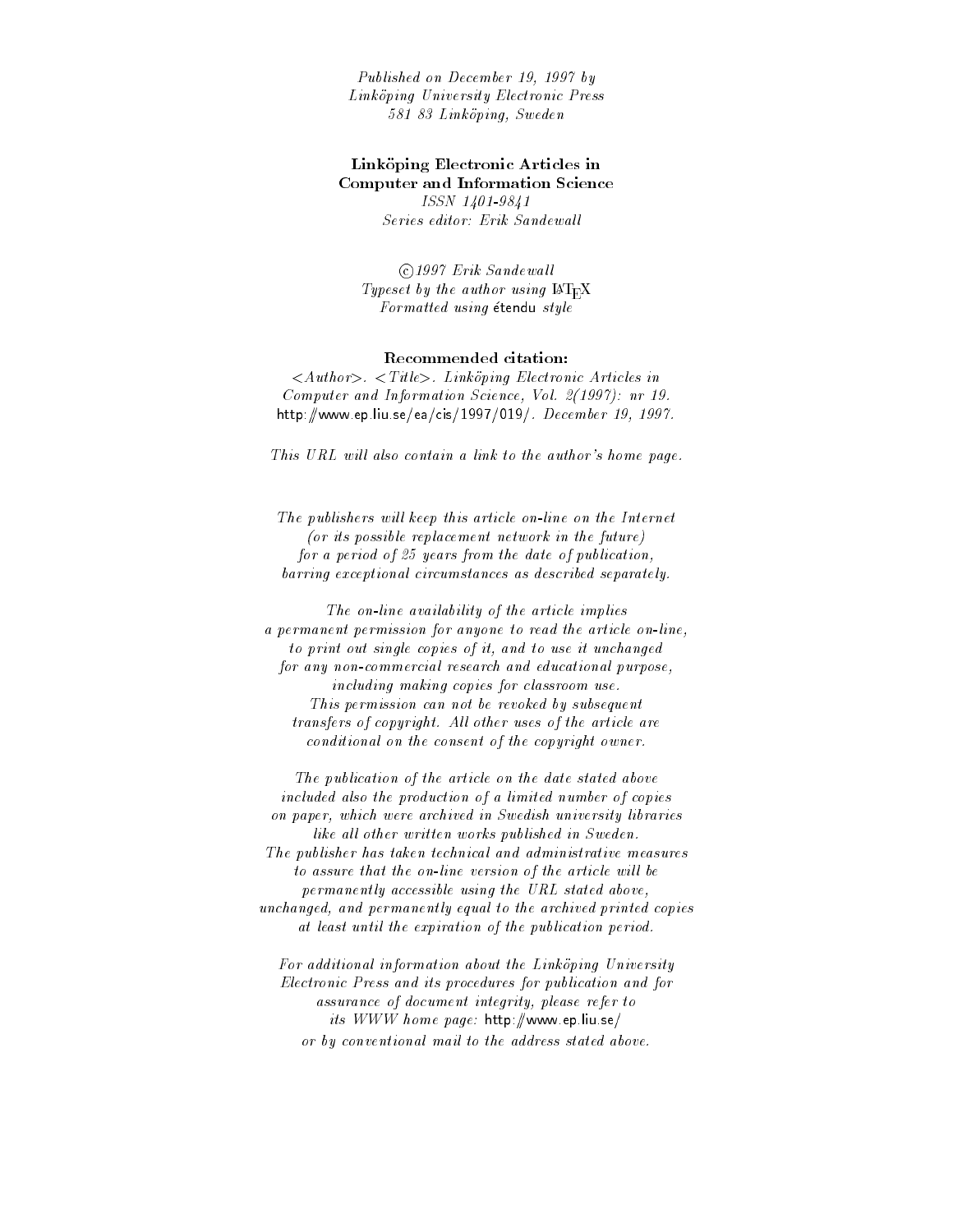# ABSTRACT

we address the problem of characterizing goal-actes the six contracted as ing a logic of actions and change. Our approach is based on distinguishing two kinds of actions: *procedural* actions which are defined in a mechanistic way, and *goal-directed* actions which are performed through a process involving tries possibly failures and corrective action and new tries until the goal has been reached. (The definition of procedural actions may be done external to the logic, for example through differential equations, or through a conventional programming language). For both kinds of actions, the logic expresses explicitly whether the action succeeds or fails Each execution of a directed action is also characterized by also characterized by also characterized by  $\mathbf{r}$ some sub-action has been completed and a new sub-action for getting to the desired goal is selected. The logic is used for characterizing the selection of sub-actions at breakpoints and the success or failure of the goal-directed

The article describes how goal-directed actions can be modelled by an extension of existing results on logics of actions and change

# ACKNOWLEDGEMENTS

This research was conducted within the Wallenberg Laboratory for Information Technology and Autonomous Systems (WITAS), which is supported by the Wallenberg Foundation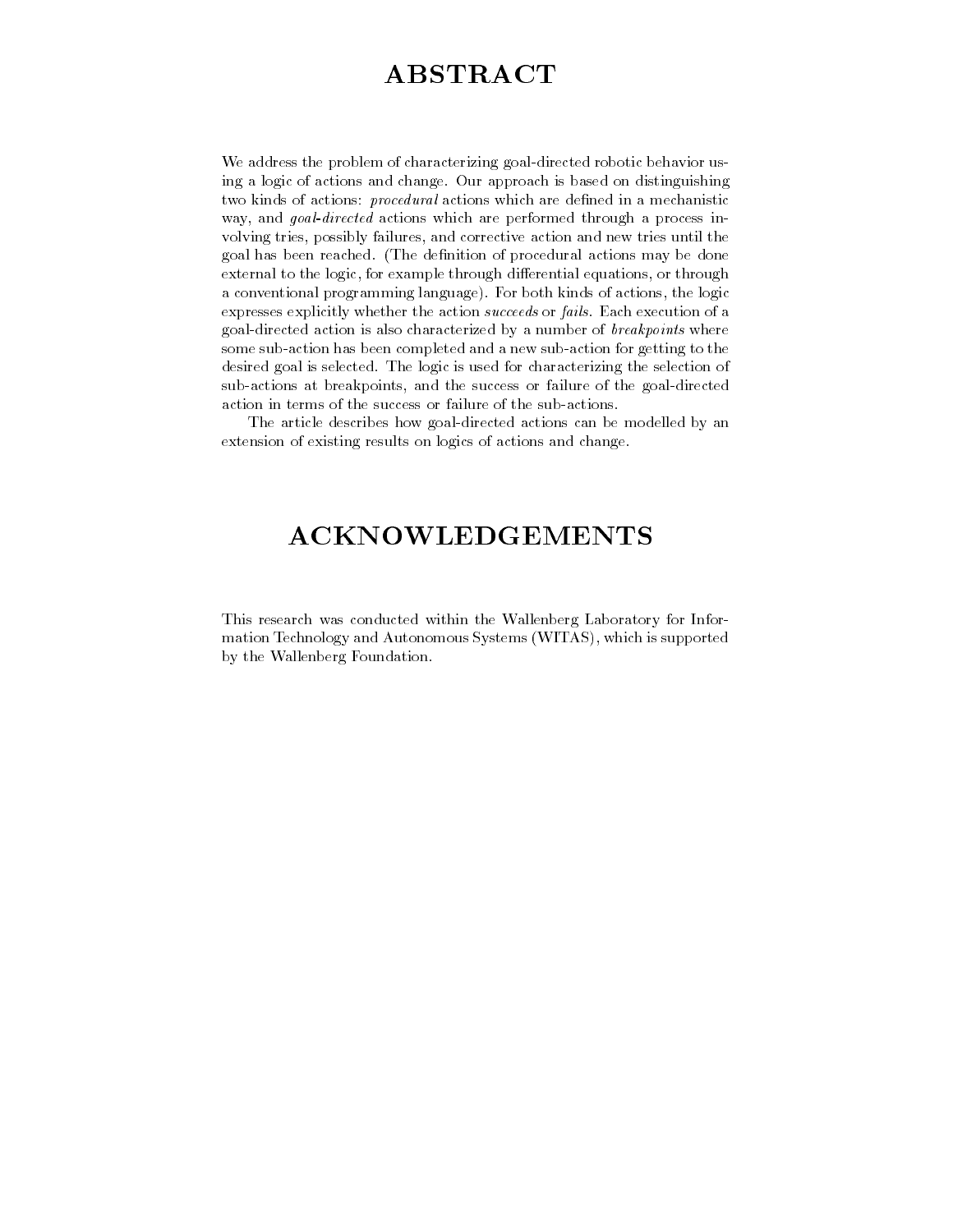# **SUMMARY**

we address the problem of characterizing goal-actested robotic behavior using a logic of actions and change The logicist formalization is required to be such that the set of models is exactly the set of acceptable goal-directed behaviors in the application at hand each model being a representation of a possible history of the world. It is not required from the logic that it should represent psychologically related concepts, such as goals or intentions, but merely that the resulting behavior obtained from the formalization should have the characteristics of being goal-directed

# Frame of reference and motivation

We view intelligent robotic behavior as something which has both a reactive level and a deliberative level The deliberative level is in charge of such things as receiving instructions from the commander, pursuing goals, predicting the possible outcomes of intended actions avoiding dangers diagnosing faults, planning means of acquiring knowledge, and so on. The underlying reaction reaction reaction response by stimulus-by stimulus-by stimulus-by stimulus-by stimulus-by s haviors and by program-like composition of simpler behaviors into more complex ones

Logic is clearly relevant for the design and analysis of the deliberative level of such a design. However, the logic being used then must be able to characterize its dierent functionalities including its goal-directedness It must also be able to characterize the underlying, reactive level, not in every detail but with su cient precision for the needs of the deliberative layer

# Procedural vs goal-directed actions

The present article focuses on the characterization of goal-directed behavior as one aspect of an intelligent robot. However, we do not introduce "goals" as a separate logical construct. Instead, our approach is to distinguish two kinds of actions: *procedural* actions which are defined using a subroutine, and goal-directed actions which are performed through a process involving tries, possibly failures, and corrective action and new tries until the goal has been reached. Procedural actions may therefore be used for representing reactive-level behaviors to the deliberative layer
goal-directed actions characterize processes within the deliberative layer itself

# Success vs failure of actions

 $\mathbf{f}$  both kinds of actions goal-directed and procedural ones and procedural ones in the logical ones in the logical ones. expresses explicitly whether the action succeeds or fails. Each execution of a goal-action action is also characterized by a characterized by a characterized by where some sub-distribution is selected and another sub-distribution is selected and another subfor one more attempt to arrive at the desired goal. The logic is used for characterizing the selection of sub-distributions at sub-distributions and the success or failure of the goal-directed action in terms of the success or failure of the

The term "goal" is used in the sense used in AI planning, that is, as the concrete goal (goal state) that is to be achieved by a plan  $=$  a sequence of actions. We do not use the word in the sense of "general goal" (goal in life).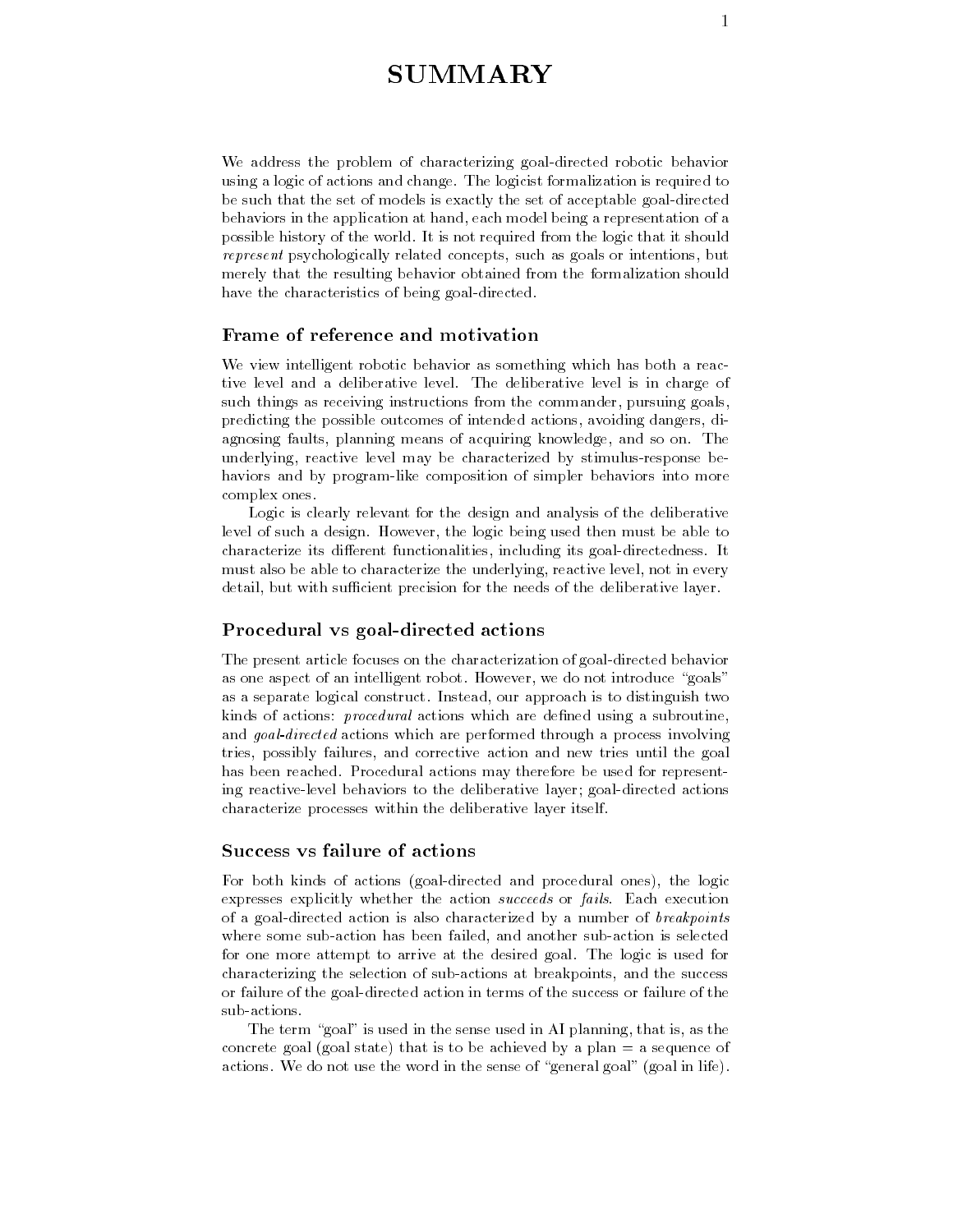# $\frac{2}{5}$  Formalism for actions and change

We use a logic of time and action that is a multi-sorted rst-order logic where points in time is one of the sorts. The following predicates are used:

 $H(t, p)$ : the "propositional fluent" p holds at time t.

 $X(t, f)$ : the fluent f is occluded at time t

 $G(s, a)$ : the action a is invoked ("go") at time s

 $A(s, a)$ : the action a is applicable at time s

 $D_s([s,t],a)$ : the action a is executed successfully over the time interval  $[s, t]$ : it starts at time s and terminates successfully at time t.

 $D_f([s,t],a)$ : the action a is executed but fails over the time interval  $[s,t]$ : it starts at time  $s$  and terminates with failure at time  $t$ .

In fact, these predicates are viewed as abbreviations for underlying, more elementary constructs indicating the applicability and the failure of actions.

Actions are composed using the conventional operators such as sequential composition  $($ ;  $)$ , conditionals, etc.

The article proposes a set of axioms that characterize possible structures using these and related predicates

# Formalism for goal-directed behavior

A few specialized relations are introduced for characterizing the goal-directed behavior. The key relation is:

 $Opion(s_-,q,s,a)$  while pursuing the goal set by invoking the goaldirected action  $q$  at time  $s$  , one is now at a timepoint  $s$  (a preakpoint), and one considers performing the action  $a$ . This action may be a composite one, which means that it has that it has the character of a plan Several follow-the character of a plan Several followmay be considered at the same point in time

The article proposes a set of axioms that characterize goal-directed behavior in terms of this predicate and the ones mentioned under the previous heading

#### Entailment methods

A logic characterizing goal-directed use of actions must deal with multiple knowledge sources, including action laws characterizing the effects of actions, observations of the state of the world, plans for achieving specific goals, and so forth. Each of these aspects of the system may call for some kind of non-monotonicity in order to be support to be supported to be supported to be supported to be supported to be supported to be supported to be supported to be supported to be supported to be a supported to be a sup how to combine the different types of nonmonotonicity that are required. The present article proposes and uses a general approach for dealing with this problem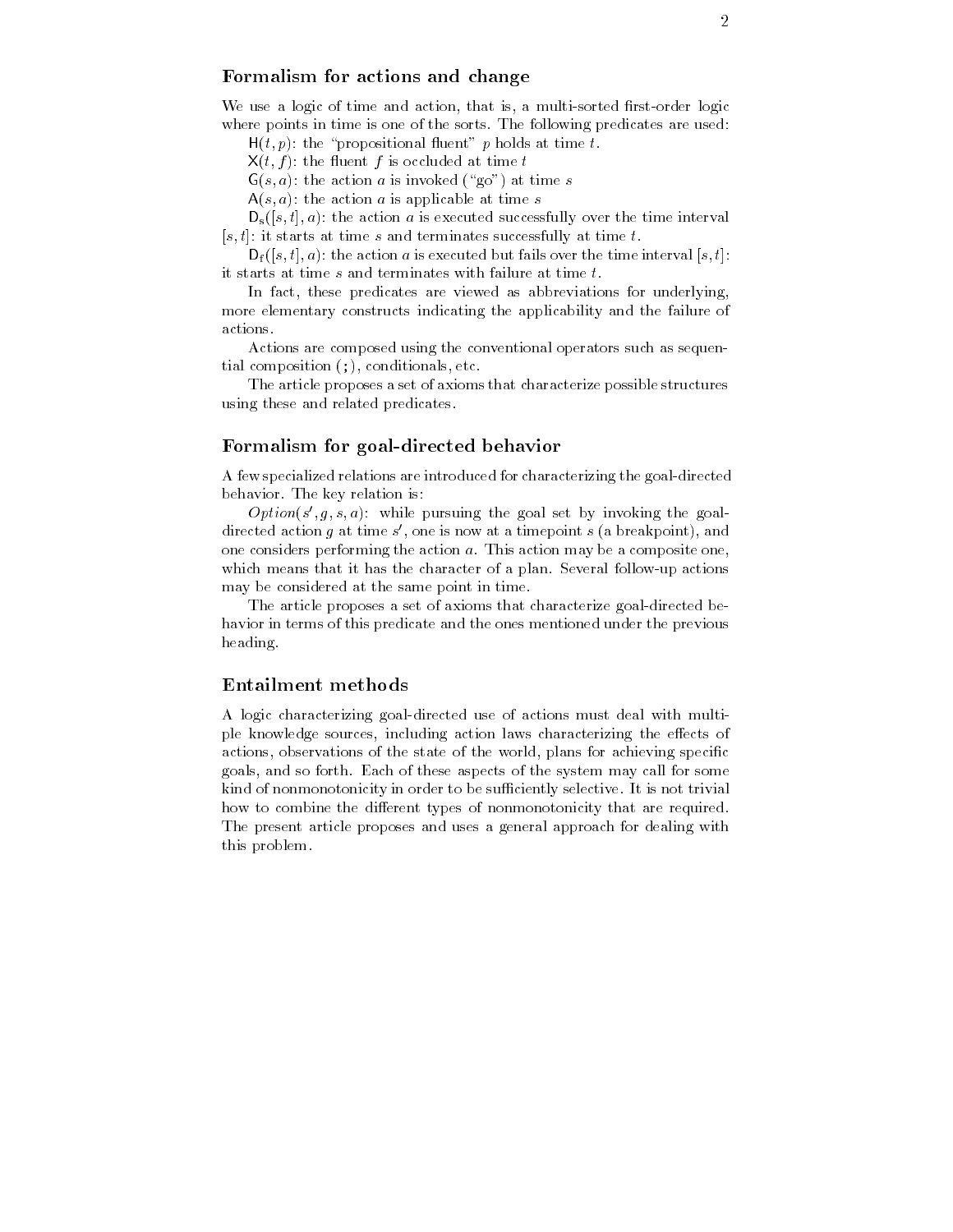# ARTICLE

#### 1 Topics and motivation

In the traditions of situation calculus and STRIPS, actions are considered as transitions from one state to the next. In implementation terms, this corresponds to an architecture where the cognitive or 'deliberative' layer of the robot is able to invoke actions much like a program invokes a subroutine the action-subroutine is executed until it terminates and then the cognitive level regains control

word point of view is not substantial for four world robotics for practical purposes, the execution of an action must be able to be influenced by external events at any point during the interval of time where it is being executed These 'external events' may be events in the physical world surrounding the robot. They may also be additional decisions in the deliberative layer which operates concurrently with, although in a logical sense 'above' the operative definition of the action, or they may be defined by the execution of other actions that are concurrent with the one at hand

From a knowledge representation point of view, we are faced with the need of characterizing processes which operate concurrently and which are of two different kinds: the continuous or hybrid (i.e. mixed continuous and discrete) process in the lower levels of the robot architecture, and the reasoning processes in the higher, deliberative layer(s). The reasoning process must have an adequate model of the underlying hybrid process
the hybrid process must be defined in such a way that it can accept the input from the reasoning process and the model of the hybrid process used by the reasoning process must be able to represent this capability. (We use the term "hybrid" so as to include "continuous" as a special case).

When addressing this di cult representational problem it is natural to focus first on some specific cases of deliberative behavior. In this article we address the case of goals in the sense of the word that is used in the planning and problem-solving literature that is conditions on the state of the world that are to be achieved by a suitable sequence of actions. (Sometimes the word "intention" is used with roughly this meaning).

# 1.1 Defining actions on the level of hybrid processes

while goal-main to main to main to main topic here  $\mathbf{r}_i$  and main top promine to the representation of actions on the continuous or hybrid level In particular one important aspect of goal-directed behavior is the capability of recognizing that an action has failed, and of deciding to try something else instead On the deliberative level it is di cult to say very much about action failure, besides the fact that either the action succeeds or it doesn't. and the effects in each case. On the other hand, the detailed definition of an action that is found on the hybrid level specifies under which conditions the action succeeds and achieves its intended result state, and when it fails.

The continuous or hybrid level may be characterized by sets of differential equations which are associated with applicability conditions so that different equations are stated to apply in different segments of the state space at hand. In earlier papers, we have shown how to import this representation into a logical framework  $[7]$  and how to combine it with specifications of the effects of actions [8]. More recently, we have also shown how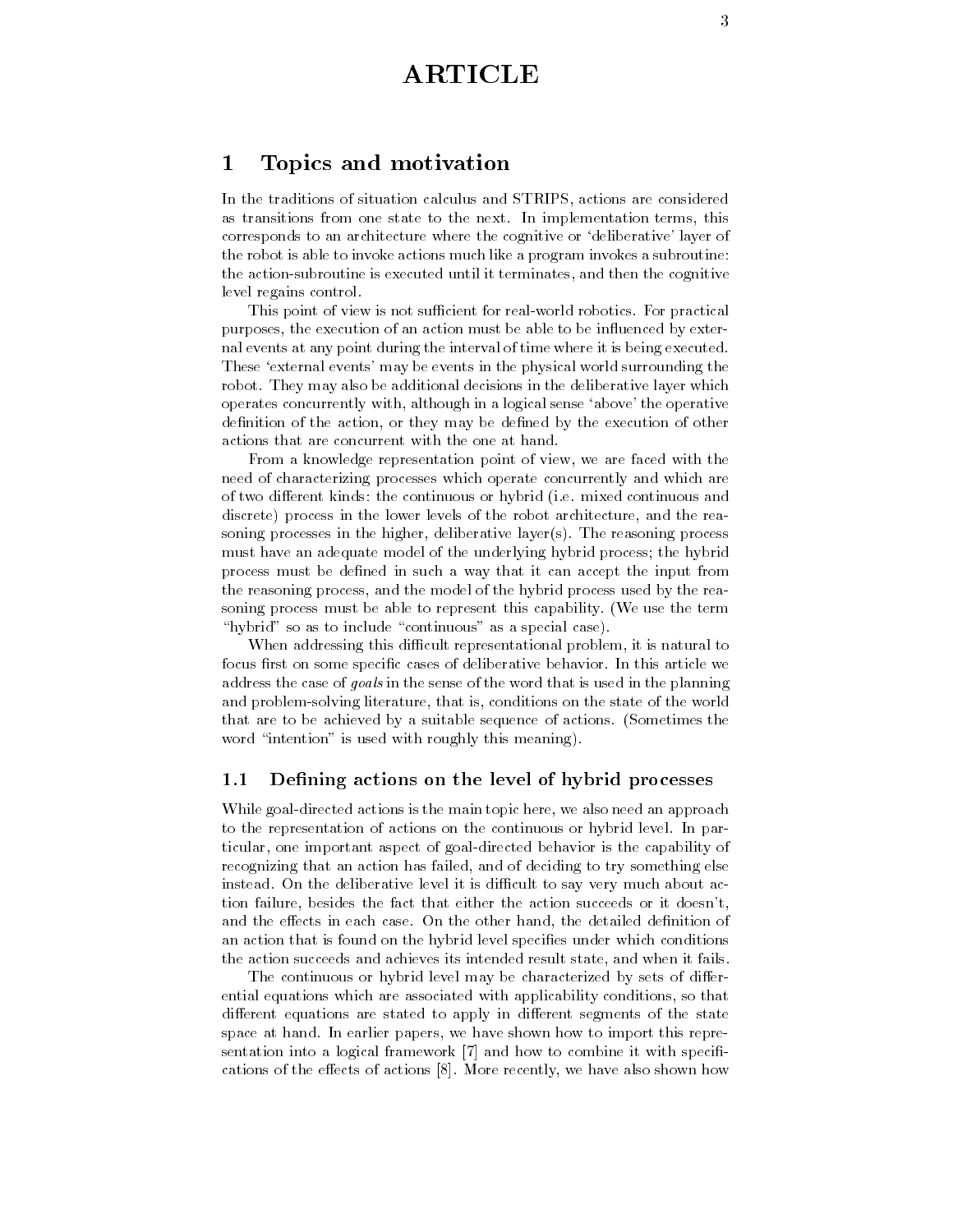to relate high-level and low-level denitions of actions in such a framework and in particular how to use the hybrid-level action description for dening success and failure of actions [11, 12].

Concretely speaking, there are quite a number of intervening events that may cause the failure of an action in a physical world. Let us take some examples from our own application: the present work has been done within a project on methods for intelligent UAV's. The task of the UAV is to fly over tra c scenes to understand what happens in those scenes and to take appropriate action towards certain goals, for example for assisting one or more cooperating ground vehicles in their missions Our application therefore involves actions that are performed over periods of time (for example, "follow that car", "accompany the cooperating car to its destination", or "find a place satisfying certain conditions". Reasons why such actions can fail include the actions of the ground vehicles obstructions to vision or to communication, restrictions on fuel or other resources in the UAV, etc.

From our earlier work we have methods for relating the hybrid-level specification of an action to any number of environmental events which may influence or distract it, and for relating the global, precondition/ $post$ condition type description of the action to the one on the hybrid level

From the point of view of the hybrid specification of the action, it makes no difference if it is stopped because of an intervention by a person who commands the robot which counts as an external event as modelled in our earlier work), or because the deliberative layer at some point realized an upcoming danger and decided on an interrupt. Therefore, we can now address the question of modelling high-level behavior that reasons about and uses the success and the failure of subordinate actions

#### $1.2$ If you fail, then try again

We shall consider goals as the end states of particular kinds of actions namely goal-directed actions. Therefore, the question of characterizing goaldirected behavior is reduced to the question of how goal-directed actions are decomposed into procedural ones

A goal-directed action is an open-ended process the robot sets out to achieve a certain goal, for example to find and retrieve a particular object, likely to achieve the goal, but these lower actions may succeed or fail; if they fail then the robot diagnoses the error and tries to achieve the same goal in some other way. At the lowest level in this structure one finds the procedural actions but above them there is a structure of goal-directed actions, possibly on several levels. They are related and held together by decision-like entities and other events for example decision to try faults diagnoses, and decisions about retries. In some cases this structure will be quite simple; in other cases it may be very complex.

The problem addressed here is how such goal-directed behavior can be characterized in a logic of actions and change We propose an extended action logic whose expressive power is su cient for this purpose Concretely the characteristic property of this logic of action and change is that for a well chosen axiomatization of a scenario, the models represent exactly those histories where the robot exhibits the appropriate goal-directed behavior In that sense the proposed logic is a characterization of goal-directed behavior.

One limitation of the present article is that we only consider the relationship between lower-level and higher-level actions inside the deliberative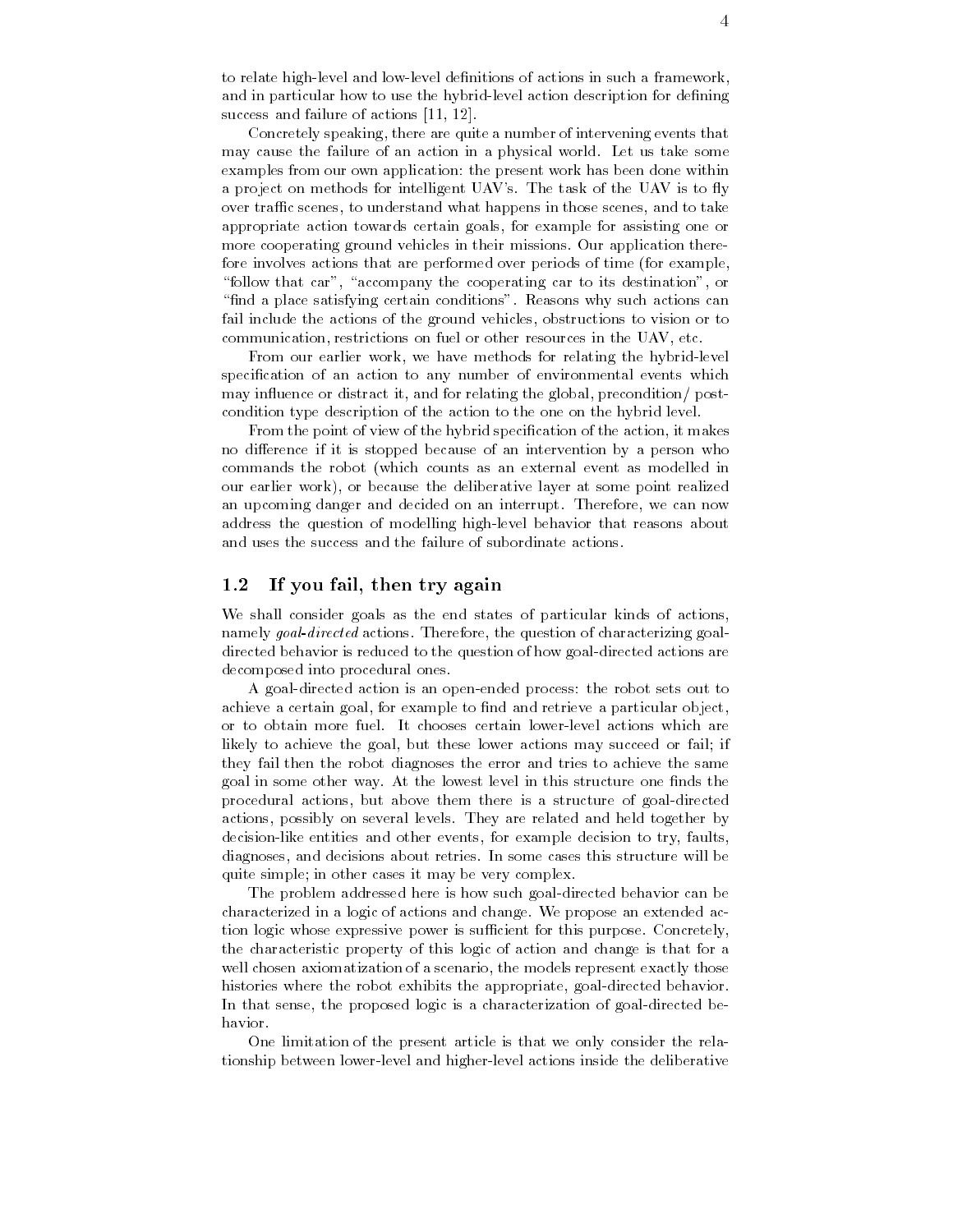layer. In the end it will be necessary to deal with influences from external events the deliberative layer and concurrent events in an integrated fashion, requiring a closer integration with the earlier work, but we begin here with the simpler case where the latter two aspects are omitted for the time being

#### $\overline{2}$ Background formalism

we represent a six procedural and goal-and colored actions using a narrative col times time approach that is a risk control time represented time report time represented as the real numbers, is one of the sorts. The syntax of the base logic is quite similar to what has been used before both by us and by several others The present section summarizes the formalism that we share with the previous work

#### Standard Time and Action Logic  $2.1$

We use three primary predicates. The predicates H for Holds and D for Do are defined as follows. H(t, p) says that the "propositional fluent" (  $\bar{p}$  ) p holds at time t. In other words, p is reified and  $H(t, p)$  is the same as  $p(t)$  in the case where p is atomic.  $D([s, t], a)$  says that the action a is performed over exactly the closed temporal interval  $[s, t]$ . Open and semiopen intervals are denoted  $(s, t)$ ,  $(s, t)$ , and  $(s, t]$  as usual.

Non-propositional uents are also admitted using the notation Ht f v where  $f: v$  is the proposition saying that the fluent f has the value v. Fluentvalued functions are allowed, and one of their uses is to define fluents for properties of objects. Thus  $ageof(p)$  may be the fluent for the age of the person p, used as in  $H(1998, age of (john) : 36)$ .

The third predicate, X is pronounced *occludes* and is used for characterizing exceptions from the assumption of continuity of the value of fluents. valued in the second persistence as a special case for discrete-  $\alpha$  as a special case  $\alpha$  $X(s, f)$  expresses that at time s, the value of the fluent f is not required to be continuous or to persist

In all cases,  $s$  and  $t$  are timepoints (usually  $s$  for starting time and  $t$  for termination time) and  $a$  is an action.

In narrative time-line approaches each model of the axioms characterizes one possible history in the world, not a tree of possible histories. Alternative histories are represented by different models. Therefore, a timepoint t is su cient for identifying the state of the world at time t in the present model

Several earlier publications by ourselves and others in our group have used the notations  $[t]p$  and  $[s, t]a$  for what is here written  $H(t, p)$  and  $D([s,t],a)$ , respectively. The change is made in order to emphasize more strongly that we are dealing with a fairly standard rst-order logical theory

<sup>&</sup>lt;sup>1</sup>We have previously tried to maintain a terminological distinction between uent as a function from timepoints to corresponding values- and a feature as a formal object that designates a nuclit. With that terminology, the  $p$  and  $f$  that occur in the second argument of H are features, not nuents, Simmany, the func- $100$   $180$   $100$   $100$   $100$   $100$   $100$   $100$   $100$   $100$   $100$   $100$   $100$   $100$   $100$   $100$   $100$   $100$   $100$   $100$   $100$   $100$   $100$   $100$   $100$   $100$   $100$   $100$   $100$   $100$   $100$   $100$   $100$   $100$   $100$   $100$   $100$ from actions to features However- since it is so common to use the uent bothfor the function and its designator- we follow that practice here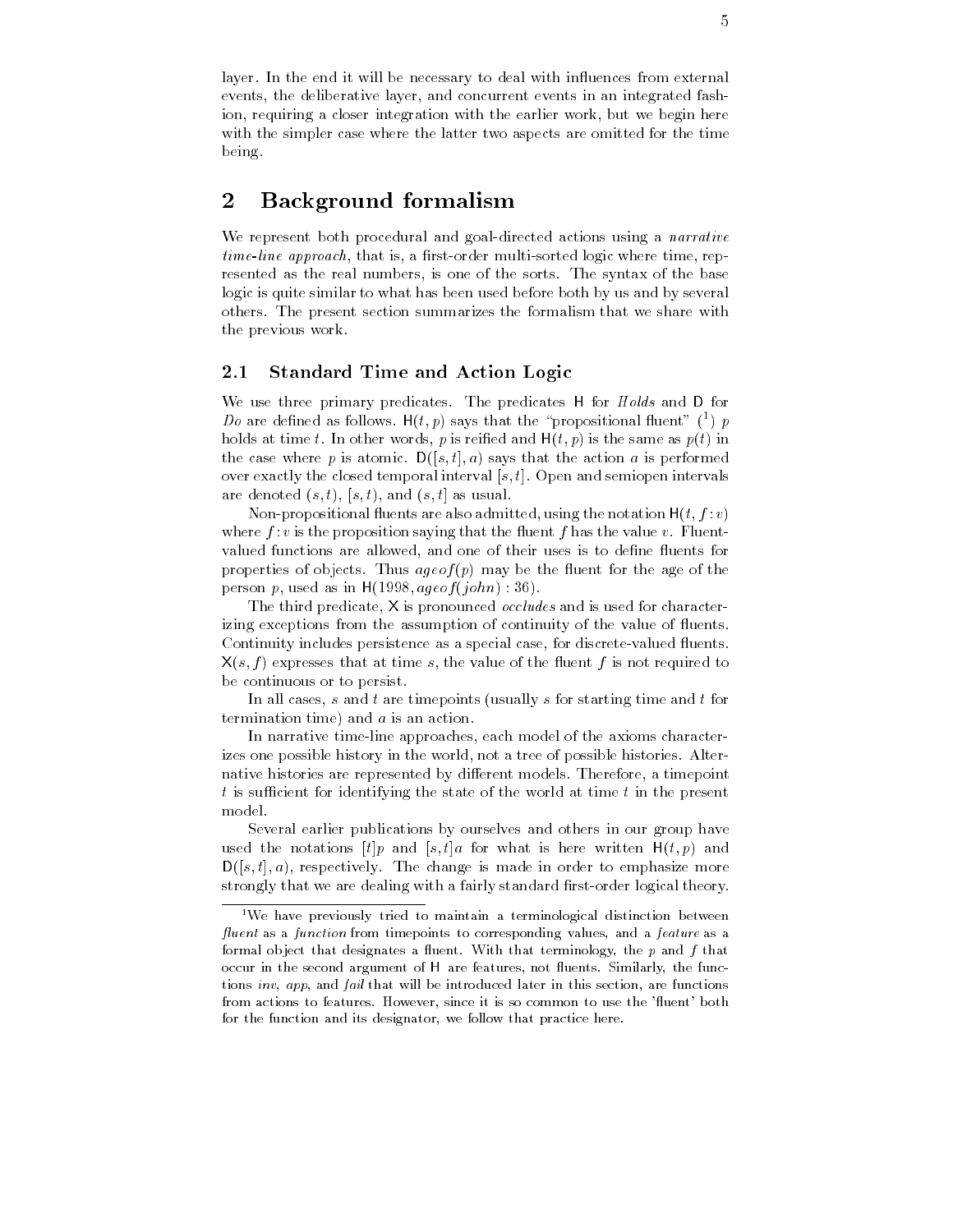#### 2.2 Representing success and failure of actions

Since the performance of a goal-directed action involves trying lower-level actions which may succeed and fail and to proceed accordingly we need a notation for dealing with the applicability, success, and failure of actions. The following notions will be used. Invocation of an action is possible at any time. However, the invocation does not necessarily lead to the *execution* of the action In particular invocation does not lead to execution if the action is inapplicable by definition (for example, turning on the light in a room where there is no light) or if the action is already executing. The latter condition means that the same action can not execute over two overlapping but non-equal intervals of time Once an execution does execute it must either succeed or fail. The distinction between success and failure is done on the following pragmatic grounds: planning goal achievement is done using the assumption that actions succeed, and using knowledge about their results when they do succeed. The case where an action fails is dealt with on a case-basis once the failure has occurred to the failure has occurred to the failure has occurred to the f

Each action has a temporal duration, which must be an interval that is greater than a single point except for some specific cases defined below. Note, in particular, that when an action is not applicable, it is considered not to execute; it is not considered to fail instantly.

Two representations will be used for the expression of success, failure, and applicability of actions. In one, we use specially constructed fluents; in the other, variants of the D predicate that distinguish between action success and action failure. The former representation is considered as the basic one, and the latter is introduced as abbreviations or 'macros'.

The following are three functions from actions to propositional fluents:

inv, where  $H(s, inv(a))$  says that the action a is invoked at time s. At all other times,  $H(s, inv(a))$  is false.

app, where  $H(s, app(a))$  says that the action a is applicable at time s.

*fail*, where  $H(t, fail(a))$  says that the action a terminated with failure at time t.  $H(t, fail(a))$  is false at all times when the action is not executing, or when it is executing but not terminating, or when it is terminating successfully

In addition, we need one function from propositional fluents (properly speaking, propositional features) to actions:

test, where  $test(p)$  or  $test(f : v)$  is an action that is always applicable. whose duration is always instantaneous (expressed by  $D([s, s], test(p)))$ , and that satisfies

$$
H(s, fail(test(p))) \leftrightarrow \neg H(s,p)
$$

In other words,  $test(p)$  succeeds at time s iff p is true at s.

The following abbreviations are introduced

 $G(s, a)$  for  $H(s, inv(a))$ : the action a is invoked ("go") at time s

 $A(s, a)$  for  $H(s, app(a))$ : the action a is applicable at time s

 $D_s([s,t],a)$  for  $D([s,t],a) \wedge \neg H(t, fail(a))$ : the action a is executed successfully over the time interval  $[s, t]$ ; it starts at time s and terminates with success at time  $t$ .

 $D_f([s,t],a)$  for  $D([s,t],a) \wedge H(t, fail(a))$ : the action a is executed but fails over the time interval  $[s, t]$ ; it starts at time s and terminates with failure at time  $t$ .

 $D_c([s, t], a)$  for  $\exists u[D([s, u], a) \wedge t \leq u]$ : the action a is being executed; the execution started at time  $s$  and has not been terminated before time  $t$ . (It may terminate at  $t$  or later).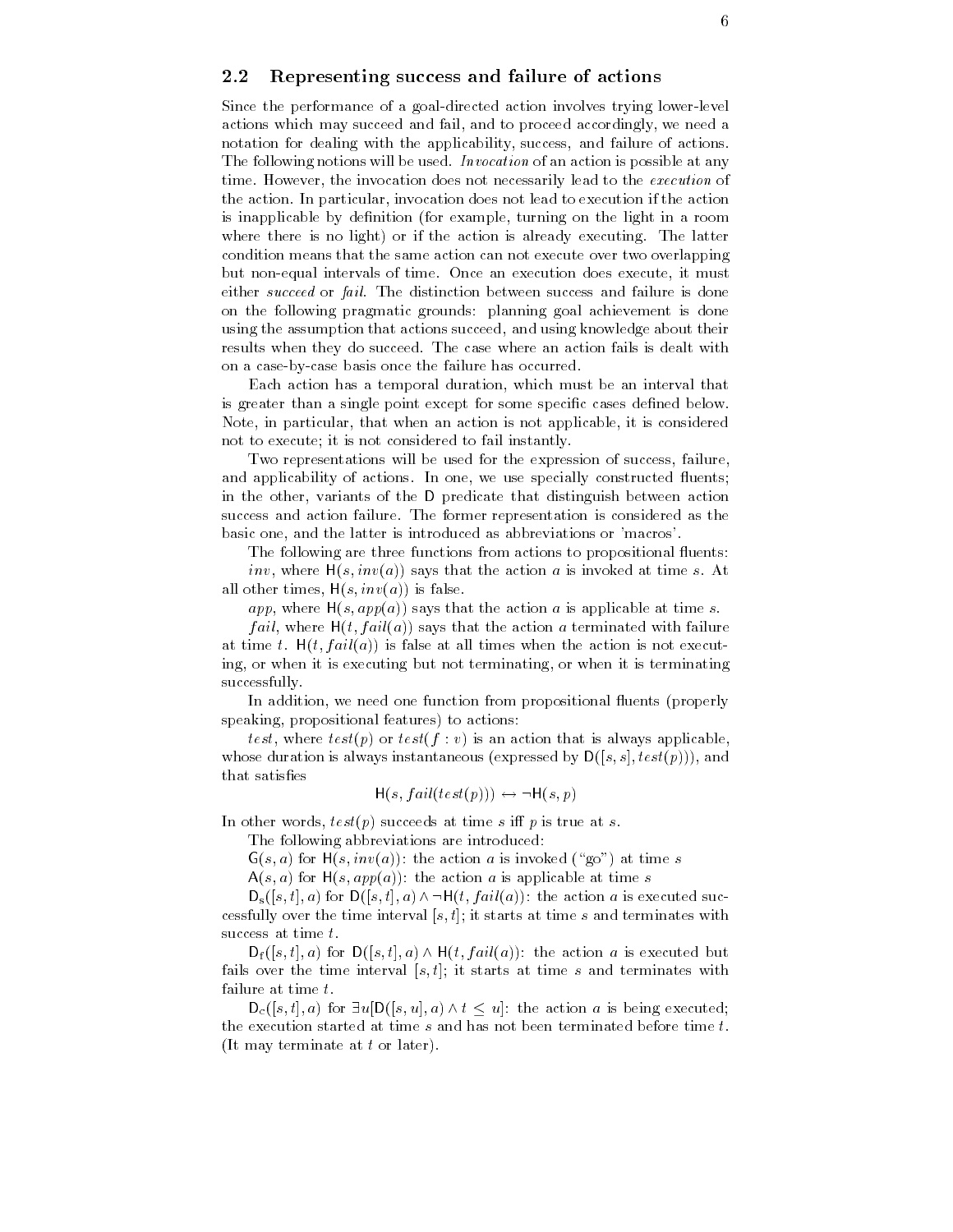$D_v(s, a)$  for  $G(s, a) \wedge (\neg H(s, app(a)) \vee \exists s' \exists t [D([s', t], a) \wedge s' < s < t])$ : the action  $a$  is invoked at time  $t$  but it is either not applicable, or already executing at that time. (This is the case where invocation of the action does not initiate an execution 

An additional variant of this relation will be introduced below

For both  $D_s$  and  $D_f$ , s is the time when the action was invoked, and t is the exact time when it concludes with success or failure

# 2.3 Axiomatic characterization

The following set of axioms characterizing the obvious properties of these relations is an adaptation of the axioms reported in  $[11]$ . The adaptation is because we here introduced inv, app, and  $fail$  as the basic notions; whereas previously the relations  $G$ ,  $D_s$ , etc were considered as basic.

S1. If an action is being executed, then it must have been invoked and be expression and non-construction time at invocation times.

$$
\mathsf{D}([s,t],a)\to \mathsf{H}(s,inv(a))\wedge\neg\mathsf{D}_v(s,a)
$$

This implies

$$
D([s, t], a) \to H(s, inv(a)) \land H(s, app(a)) \land \neg \exists s' \exists t [D([s', t], a) \land s' < s < t]
$$

S2. If an action is invoked, then it is executed from that time on, unless it is inapplicable, already executing, or composite:

$$
H(s, inv(a)) \rightarrow \exists t [s \le t \land D([s, t], a)] \lor D_v(s, a) \lor Composite(a)
$$

The predicate of  $Composite$  will be introduced in subsection 2.6; for the present context it can be taken as always false. The reason for excluding this case in this axiom is that for composite actions there are some additional obstacles where the action the invocation of an action does not result in its execution

S3. An action can not take place during overlapping intervals:

$$
D([s, t], a) \wedge D([s', t'], a) \wedge s \le s' < t \rightarrow s = s' \wedge t = t'
$$

S4, S5. Actions of the form  $test(p)$  are always applicable, and instantaneous:

$$
H(s, app(test(p)))
$$

$$
D([s, t], test(p)) \rightarrow s = t
$$

S6. All other actions execute over extended periods of time: immediately, except for actions of the form  $test(p)$ :

$$
D([s, t], a) \to s < t \lor \exists p[a = test(p)]
$$

S7. Actions only fail at the end of their execution:

$$
H(t, fail(a)) \rightarrow \exists s [D([s,t],a)]
$$

S8. Definition of success for actions of the form  $test(a)$ :

$$
D([s,s], test(p)) \rightarrow (H(s, fail(test(p))) \leftrightarrow \neg H(s,p))
$$

Several of these axioms capture desirable properties directly For others all the consequences are not immediately obvious One useful consequence is the following theorem, previously mentioned with in [11] for a somewhat different axiomatization: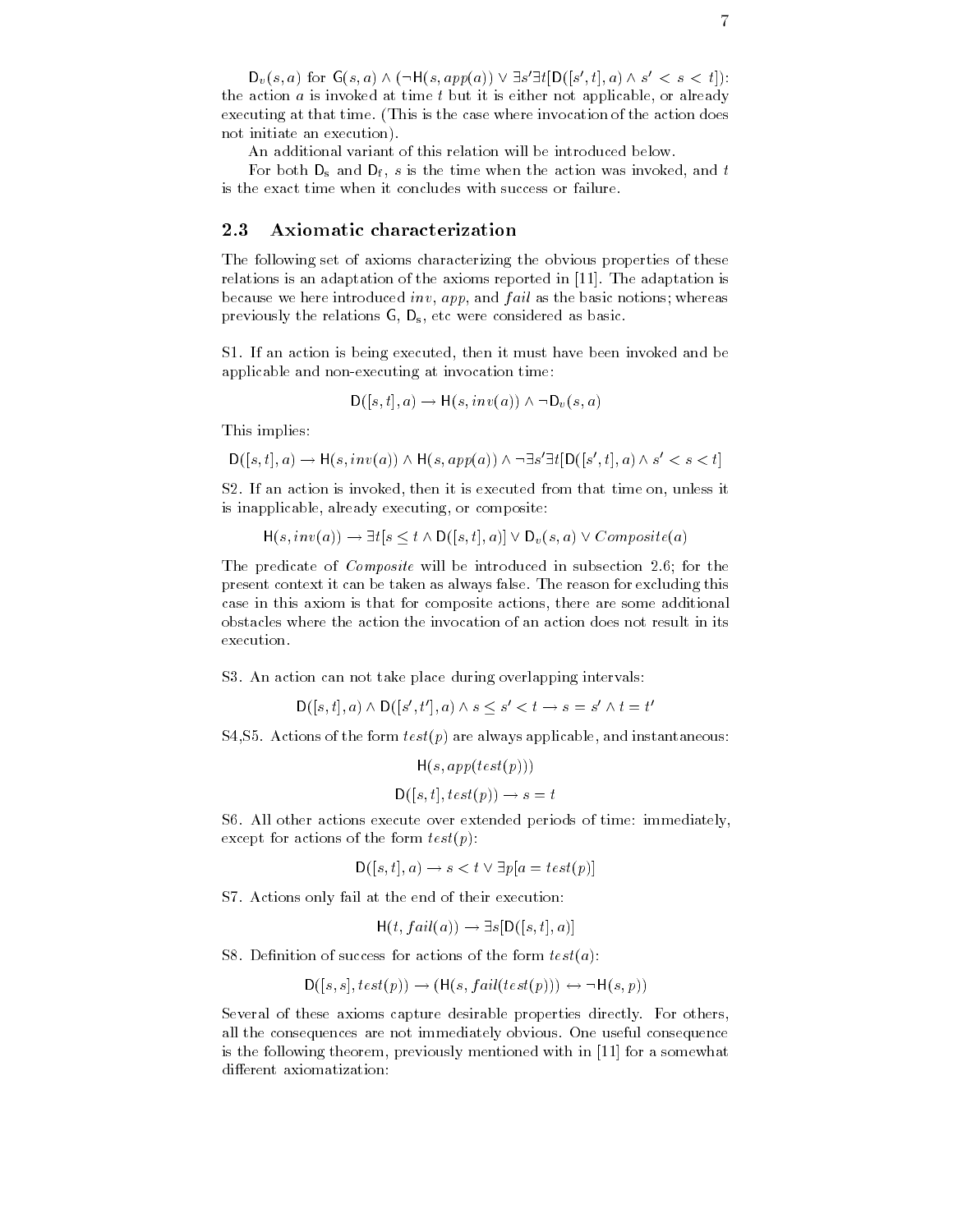**Theorem 1** In any model for the axiom S3, let  $\{[s_i, t_i]\}_i$  be the set of all intervals such that  $D([s_i, t_i], a)$  for a specific action a. Then there is some ordering of these intervals such that  $s_i < s_{i+1}$  and  $t_i \leq s_{i+1}$  for all i.

**Proof.** Suppose the proposition does not hold, and choose an order of the pairs such that  $s_i \leq s_{i+1}$ , and where each pair only occurs once. Also, choose j so that either since the single single single single single single single single single single single found, then the ordering already satisfies the condition in the proposition.

However, the case  $s_j = s_{j+1}, t_j \neq t_{j+1}$  contradicts axiom (S3). The case si si sj also contradicts axiom Solomon Solomon Solomon Solomon Solomon Solomon Solomon Solomon Solomon S QED

The value of this observation is that through it, it makes sense to use the feature  $fail(a)$  for characterizing the success or failure of an action with extended duration. If theorem 1 were not to hold, then it would not be clear from  $H(t, fail(a))$  which invocation the failure referred to. This consideration is also the reason for the choice manifested in action S1: if an action  $a$  is invoked while it is already in the midst of executing, then it is not represented as "failing", since this would confuse matters with respect to the already executing instance. Instead, we use the convention that it is invoked, possibly applicable, but it does not get to execute from that starting time

We also obtain at once:

The axiom is the axiom of the axiom state  $\mathcal{S}$  is the axiom state  $\mathcal{S}$  is a state  $\mathcal{S}$ for some u in  $(s, t]$ , then  $t = u$ . Conversely, if  $D_s([s, t], a)$ , then  $H(u, fail(a))$ does not hold for any  $u$  in  $(s, t]$ .

Informally, we can think of each model in dynamical terms as a possible history in the world being described, and what this theorem says is that if an action is invoked and begins to execute, then if  $H(u, fail(a))$  becomes true at some timepoint u during the execution the action halts and ends with failure, and if it is able to proceed until its normal ending without  $H(u, fail(a))$  becoming true at any time, then it ends with success.

Any use of this logic will naturally be concerned with the effects of actions. In the Features and fluents approach and its successors, this is specified using action laws, which in particular make use of the occlusion predicate, and in combination with assumptions of persistence.

#### 2.4 Examples

As an example of the use of this notation, here is the formula stating that a condition  $\varphi$  guarantees that an action always succeeds:

$$
H(s, \varphi) \land G(s, a) \rightarrow \exists t [D_s([s, t], a)]
$$

Ordinary action laws specify the action's effects when it succeeds. They are therefore written as usual and with  $D_s$  on the antecedent side: if preconditions apply and the action is performed successfully then the postconditions result.

As another simple example, consider the case of actions which are described in terms of a precondition, a prevail condition, and a postcondition, where the postcondition is at the same time the termination condition for the action  $[13]$ . The prevail condition must be satisfied throughout the execution of the action; if it is violated then the action fails. Simple pre/  $post/$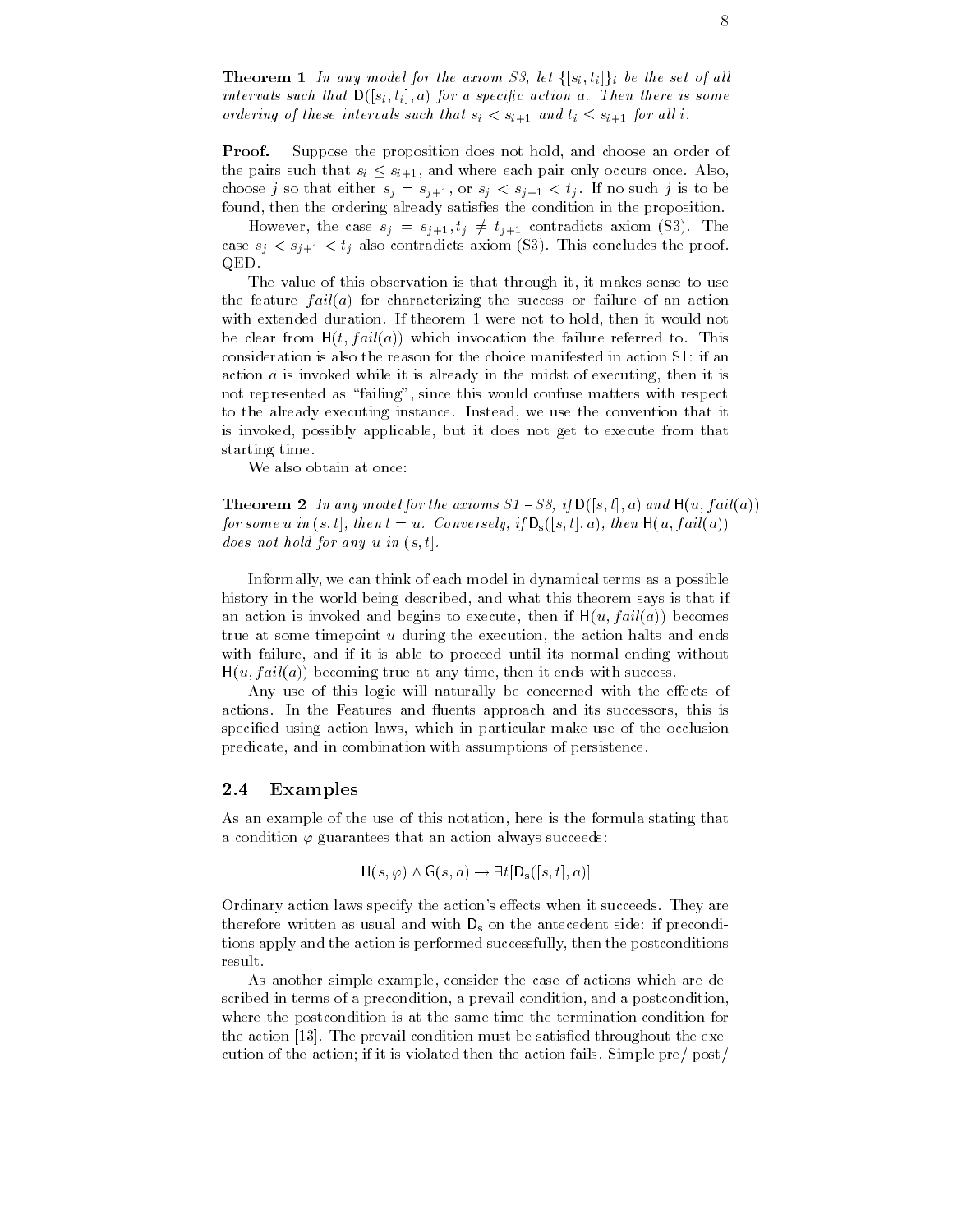prevail action definitions can be expressed as follows, if  $\varphi_a$  is the precondition of the action  $a, \omega_a$  is the postcondition, and  $\psi_a$  is the prevail condition:

 $A(s, a) \leftrightarrow \Pi(s, \varphi_a)$  $D_s([s,t],a) \rightarrow H(t,\psi_a \wedge \omega_a)$  $A(s, a) \wedge D_c([s, t], a) \rightarrow H([s, t), \psi_a \wedge \neg \omega_a)$  $D_c([s,t],a) \wedge \neg H(t,\psi_a) \rightarrow D_f([s,t],a)$ 

The traditional case of only pre- and postconditions is easily obtained by selecting  $\psi_a$  as tautology.

#### Composition operators for propositional fluents

The standard propositional operators such as  $\neg$  and  $\wedge$  will be used for composing propositional fluents (properly speaking: features). Composition is defined in a Herbrand style, so composite fluents are only equal if they have been equally formed. We have to specify how such composite fluents behave in relation to each of the predicates and functions that can take fluents as arguments:

1. The behavior of composite fluents with respect to the  $Holds$  predicate is defined by

$$
H(s, p \wedge p') \leftrightarrow H(s, p) \wedge H(s, p')
$$

and similarly for the others

2. Composite fluents are always occluded, so that

 $X(s, p \wedge p')$ 

and similarly for the others. This means that assumptions of continuity and persistence are only applied to the level of elementary fluents.

3. The action  $test(p)$  for composite p must then again be described with respect to how it relates to predicates and functions that take actions as arguments. All that was said about  $test$  above continues to hold, of course: it is always applicable its duration is always instantaneous and it succeeds or fails depending on whether  $p$  currently holds or not. No additional axiom is needed or appropriate for the special case where  $p$  is composite.

#### 2.6 Action composition operators

The definitions of procedural actions must sometimes be constructed by composition of simpler actions This calls for the use of operators such as; for the sequential composition of actions, a conditional operator, and an operator that composes actions representing successive tries Sequential composition is such that if the first action fails, then the whole action has failed otherwise it is up to the second action Successive-try composition on the other hand, is defined so that if the first action succeeds, then the whole actions has succeeded; if the first action fails, then it is up to the second action to succeed or fail

These action composition operators are best described in terms of their relationships with the derived predicates  $G, D_s$ , etc. This is as follows for ;

 $G(s, a_1; a_2) \rightarrow G(s, a_1) \wedge$  $(D_v(s, a_1) \rightarrow D_v(s, a_1; a_2)) \wedge$  $(D_f(|s,t|,a_1) \to D_f(|s,t|,a_1;a_2)) \wedge$  $(D_s(|s,t|,a_1) \rightarrow G(t,a_2) \wedge$  $(D_v(t, a_2) \rightarrow D_f(|s,t|, a_1; a_2)) \wedge$  $(D_f(|t, u|, a_2) \to D_f(|s, u|, a_1; a_2))$   $\wedge$  $(D_s(|l, u|, a_2) \rightarrow D_s(|s, u|, a_1; a_2)))$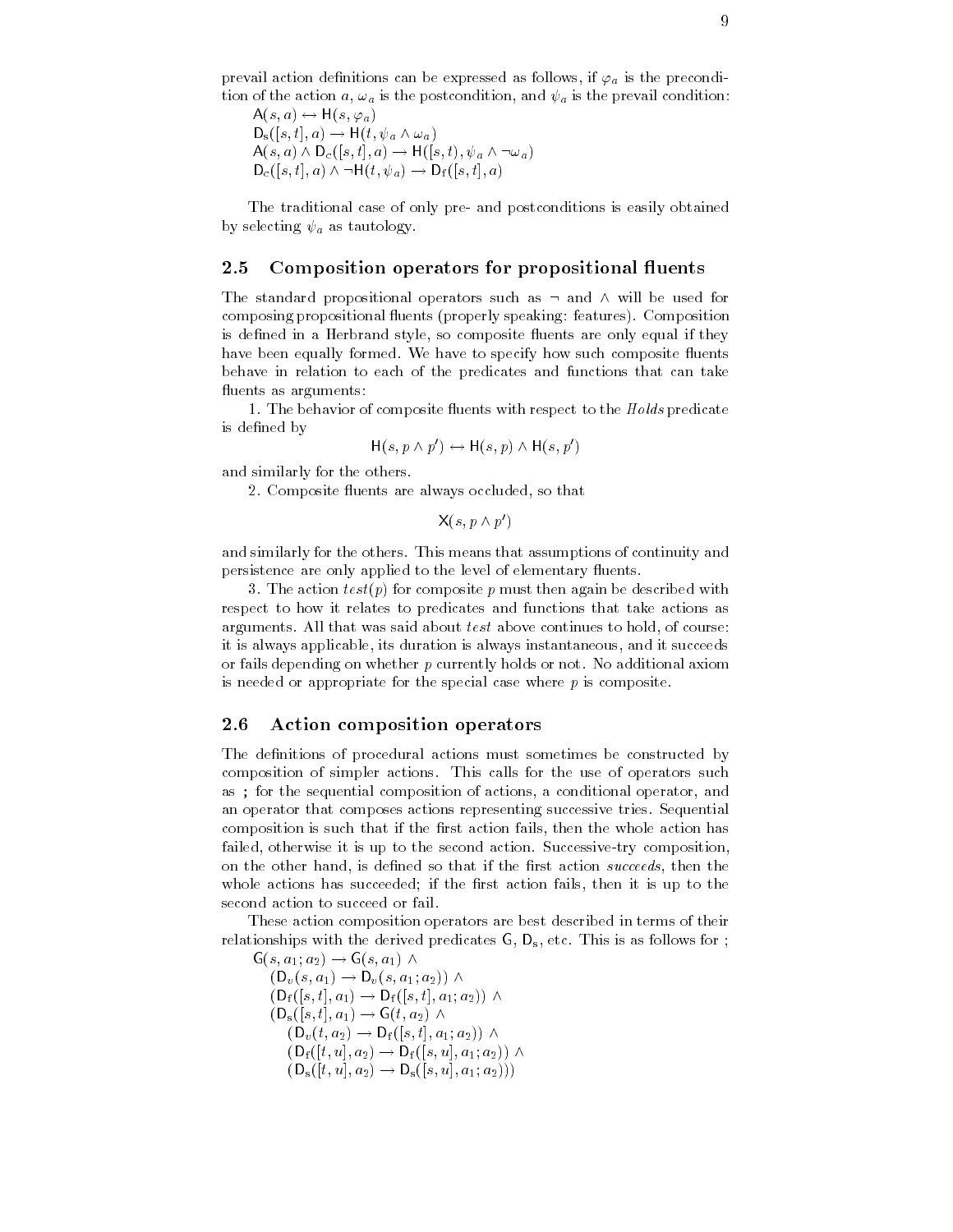$\sim$  . Then trying trying the successive-transformation  $\sim$  . The successive-transformation of  $\sim$ 

 $G(s, try(a_1, a_2)) \rightarrow G(s, a_1) \wedge$  $(D_s(|s,t|,a_1) \rightarrow D_s(|s,t|,try(a_1,a_2))$   $\wedge$  $(D_f(|s,t|,a_1) \rightarrow G(t,a_2) \wedge$  $(D_v(t, a_2) \rightarrow D_f(|s,t|, try(a_1, a_2))$   $\wedge$  $(D_f(|t, u|, a_2) \to D_f(|s, u|, try(a_1, a_2))$   $\wedge$  $(D_s([t, u], a_2) \to D_s([s, u], try(a_1, a_2)))) \wedge$  $(D_v(s, a_1) \rightarrow G(s, a_2) \wedge$  $(D_v(s, a_2) \rightarrow D_v(s, try(a_1, a_2))$   $\wedge$  $(D_f(|s,t|,a_2) \to D_f(|s,t|,try(a_1,a_2))$   $\wedge$  $\{U_{\rm s}([s,t],a_2)\to U_{\rm s}([s,t],try(a_1,a_2))\}\$ 

Notice that if one omits the case of  $D_v$ , then the specifications of ; and try are symmetrical

Although these specifications are easy to follow, they are not appropriate as axioms, since the operators  $G$ ,  $D_s$  etc are not in themselves the primary ones. The Annex contains an axiomatization that relates ; and  $try$  to  $inv$ . app, fail, and test and from which the specifications above can be inferred.

The action composition operators represent a kind of "programming language" for procedural actions. Actions which are defined in this way are however still not goal-directed in the sense discussed in the initial section We shall proceed to goal-directed actions in the next section

Composition of actions of the form  $test(p)$  can be reduced to propositional combinations, for example

$$
\mathsf{D}_{\mathbf{s}}([s,s], \mathit{test}(p); \mathit{test}(q)) \leftrightarrow \mathsf{D}_{\mathbf{s}}([s,s], \mathit{test}(p)) \land \mathsf{D}_{\mathbf{s}}([s,s], \mathit{test}(q))
$$

We choose to  $define$  composition of such actions in terms of equality:

$$
test(p); test(q) = test(p \land q)
$$

$$
try(test(p), test(q)) = test(p \lor q)
$$

The definitions of "if" and "while" are obtained in similar manner, and are detailed in the Annex. (Note that "if  $p$  then  $a$  else  $b$ " can not be expressed using the operators defined so far).

The predicate  $Composite(a)$  is defined so that it is true for actions a that are formed using the functions  $, try, etc., except for the ones where all$ components are of the form test posite so that they are equal to non-testposite so that they are equal to nonactions by what has just been said it is straightful it is straightful it is straightful it is straightful it axioms for the definition of  $Composite$ .

#### 3 Characterizing successive tries in logic

We proceed now to the phenomenon of *deliberative retry*, which is characteristic of high-level actions if something goes wrong then try again but before you do that, consider carefully what different options are available. The weighing of possible alternatives is what differentiates deliberative retry from the preprogrammed successive-try composition dened above

# 3.1 Ontology

The goal-directed behavior that we wish to characterize in the logic is as follows. At each point in time, the robot is engaged in no, one, or more processes each of which is an instance of goal-directed behavior Each process goes on for an interval of time, then it ends and once ended, the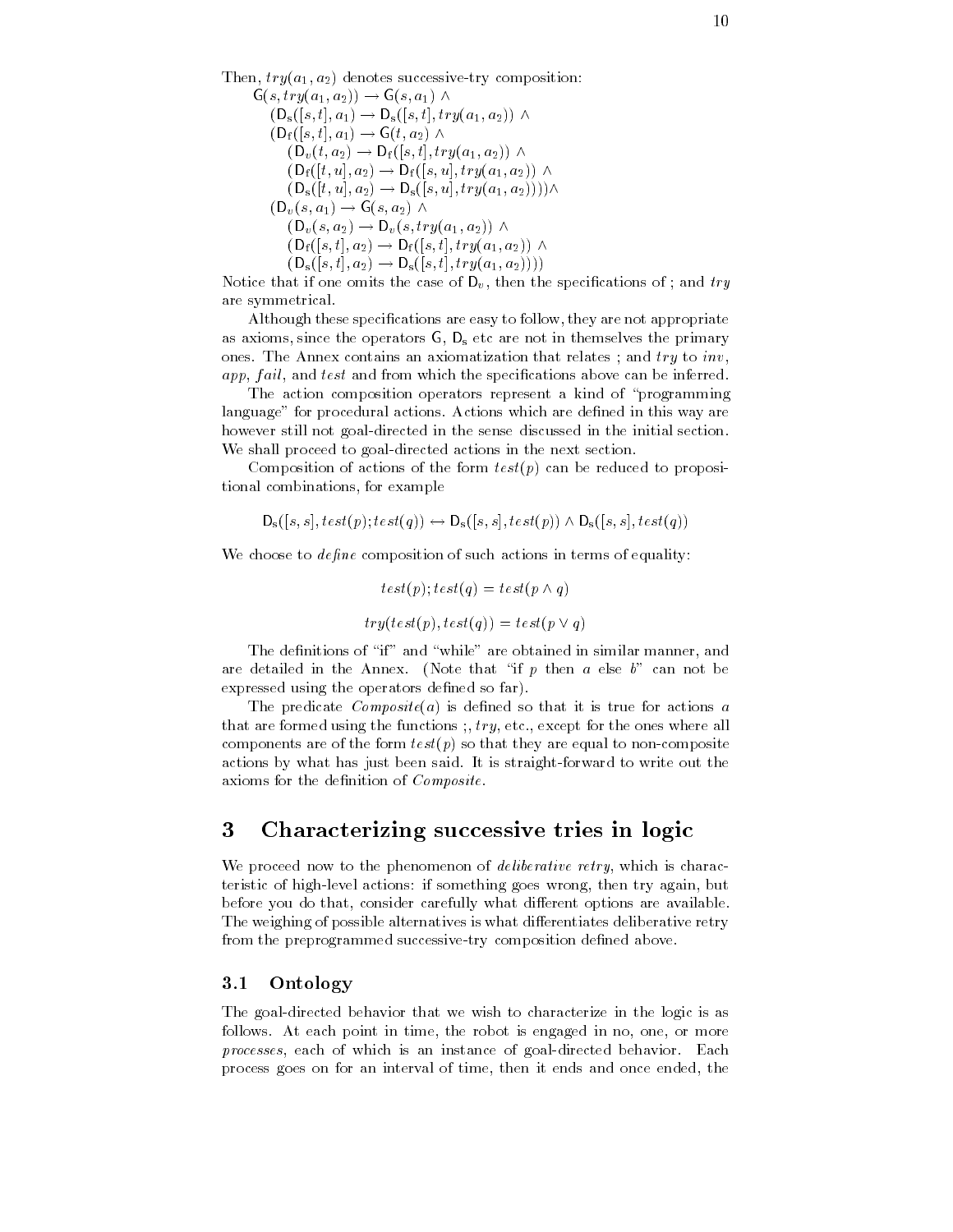same process can not restart. At each point in time within its duration, the process is carrying out a  $plan$ , which is an action and in the general case a composite action formed using the action composition operators that were defined in section 2.6. Each constituent action may succeed or fail, which also defines the success or failure of the plan. If the current plan fails, then another plan is found, if possible, for achieving the current goal. If the current plan succeeds, then the current process succeeds. Therefore, there is an implicit assumption that the choice of plans and the denition of success of plans is such that the success of the plan guarantees that the goal has been achieved If no applicable plan exists then the process fails

The robot controls this process in the following ways

- $\bullet$  The robot invokes a goal-directed process by stating the formula  $H(s, inv(q)).$
- $\bullet$  The robot discontinues an on-going process by stating the formula  $H(t, fail(g))$ .
- $\bullet$  -the robot discontinues an on-going action within a process by stating the formula  $H(t, fail(a))$ .
- $\bullet$  -the robot selects the new plan to be used within a process when a current plan has failed. This is done by stating the formula  $H(s, inv(a))$ where *a* is often a composite action.

Notice that in all cases, the robot exercises its control by making statements of the form  $H(t, p)$  where p has the property of being true at singular points in time, and false everywhere else.

It is assumed that the robot exercises these capabilities correctly, so that e.g. it does not discontinue processes that are not in course, it only selects plans that are guaranteed to achieve the goal if successful, etc.

For simplicity, we assume here that each process is linear in the sense that it is not able to spawn other, concurrent processes. This is in line with the fact that no action composition operator for concurrent execution was introduced in subsection 2.6.

Possible concurrent occurrences of the same action are assumed to behave in line with the formalization in the preceding sections. This means that if several concurrent processes request the same action a to be invoked at the same time, then this can be done, but only one instance of the action is invoked. If that instance fails, then the failure affects all the invoking processes. On the other hand, if a process invokes an action  $a$  at a time where the same action is already in course in another, concurrent process, then the new invocation of the action  $\alpha$  falters (no new execution is initiated).

#### $3.2$ Additional formalism

Previous authors have sometimes used a modal operator for specifying goals Here, we manage with a simpler approach, essentially because we have not set out to characterize goals but only to characterize goal-directed behavior

The basic idea has already been mentioned: We distinguish actions of several levels. The lowest level of action is the procedural one, the one which is implemented as a program or other routine behavior. Working towards a goal is represented as a higher level action often realized by performing

Thanks to this approach, we only need to make some simple additions to the background formalism that was briefly reviewed above. We introduce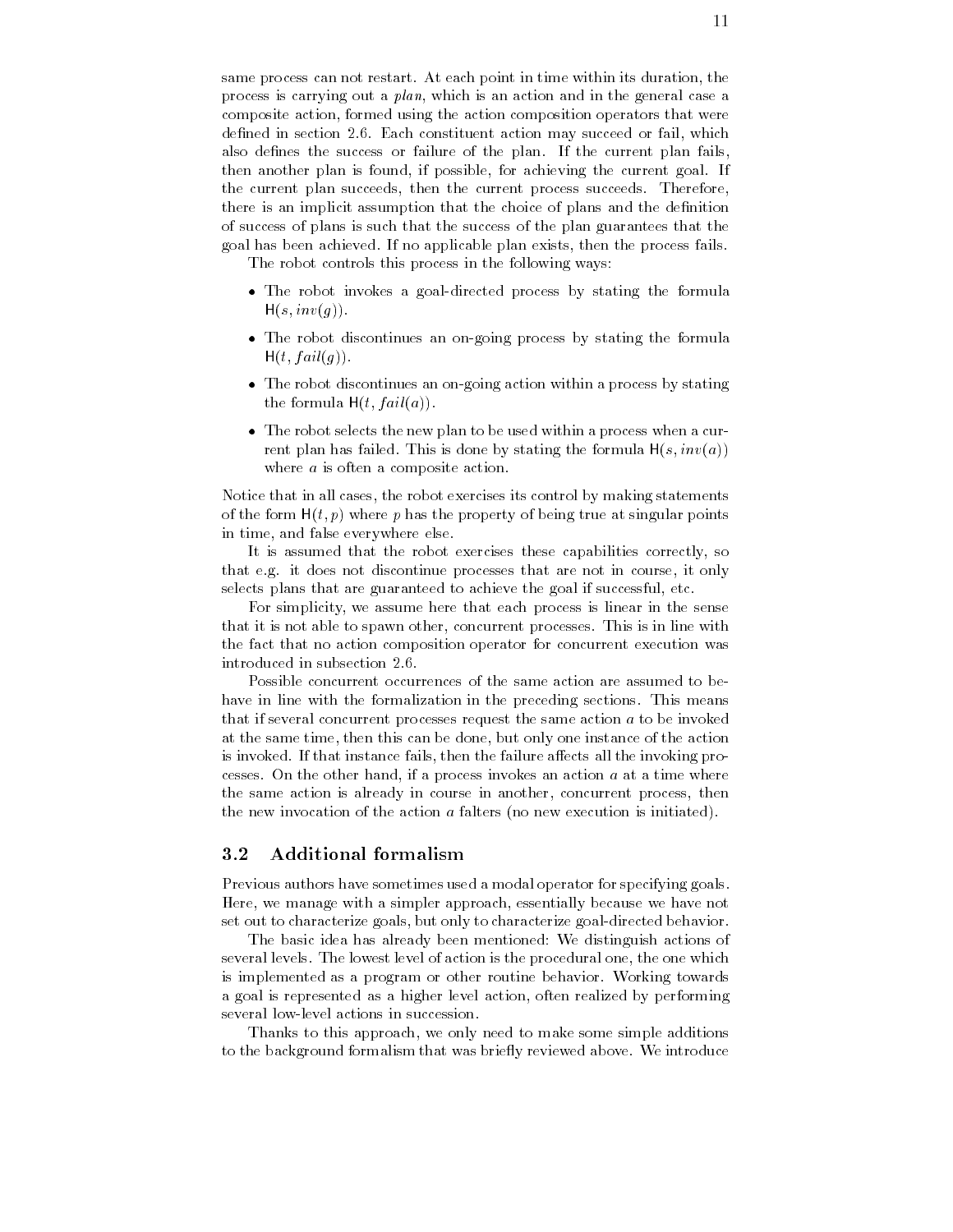a few specialized predicates besides the general-purpose predicates H  $\pm$ and X. The new predicates are:

- $\bullet$  -*Option(s* ,*q,s,a)* which says that while performing the high-level and goal-directed action g that was invoked at time s at time s the goal has not yet been achieved, and the world is in a state where the action  $a$  is executable, and where its successful execution will achieve the goal
- $\bullet$  -*Kealize(s,q,a)* which says that at time *s*, the standard way of performing the high-level action g is to initiate the low-level action a

What about if a proposed action or plan a is nondeterministic and *possibly* achieves the goal, but is not guaranteed to do so? In this case, one can always use  $a; test(p)$  as the last argument of *Option*, where p is the desired goal condition. The action  $a; test(p)$  will execute a, and if it succeeds then it tests whether  $p$  is true and if so it succeeds, otherwise the whole action fails

It is assumed that these relations satisfy

$$
Option(s', g, s, a) \rightarrow H(s, app(a))
$$

$$
Realize(s, g, a) \rightarrow Option(s, g, s, a)
$$

 $\mathbf{r}$  is the generic goal-directed action having the generic goal-directed action having the generic goal-directed action  $\mathbf{r}$ property

$$
\mathsf{D}_{\mathbf{s}}([s,t],\mathit{achieve}(p)) \rightarrow \mathsf{H}(t,p)
$$

that is, the action succeeds when  $p$  has been achieved, then

$$
Option(s',achieve(p),s,a)\\
$$

should be true for every a satisfying

$$
Option(s',achieve(p), s, a) \wedge D_s([s, t], a) \models H(t, p)
$$

The variable symbol a will be used for low-level actions and g for high-level actions, and when explicitly or implicitly quantified they only range over those respective subtypes. At present, these subtypes are kept distinct, but we foresee a generalization where actions may be decomposed successively through several levels. The predicate D and the functions on actions  $(inv,$ app succ apply equally to high-level and low-level actions

Finally, we need one more variant of the D predicate, this one defined directly and not as an abbreviation. The formula  $D_b([s,t], g)$  will express that the goal-directed action g was invoked at time s that at time s that at time s that at time s that at time  $\alpha$ not yet succeeded, and that time  $t$  is a *breakpoint* in the sense that one of the attempts to achieve the goal has just failed and the robot is considering what to do next. For given s and g where  $G(s, g)$  is true,  $D_b([s, t], g)$  will be true for all  $t$  which are breakpoints during the process of trying to reach the goal specified by  $g$ , and for no other  $t$ .

#### $3.3$ Axiomatization for the sequential case

The case of several concurrent processes has the particular complication that a proposed invocation of a step in a plan may falter because the same action is presently in the midst of executing. One must then decide whether to replan, or to wait until the action becomes available and then perform it,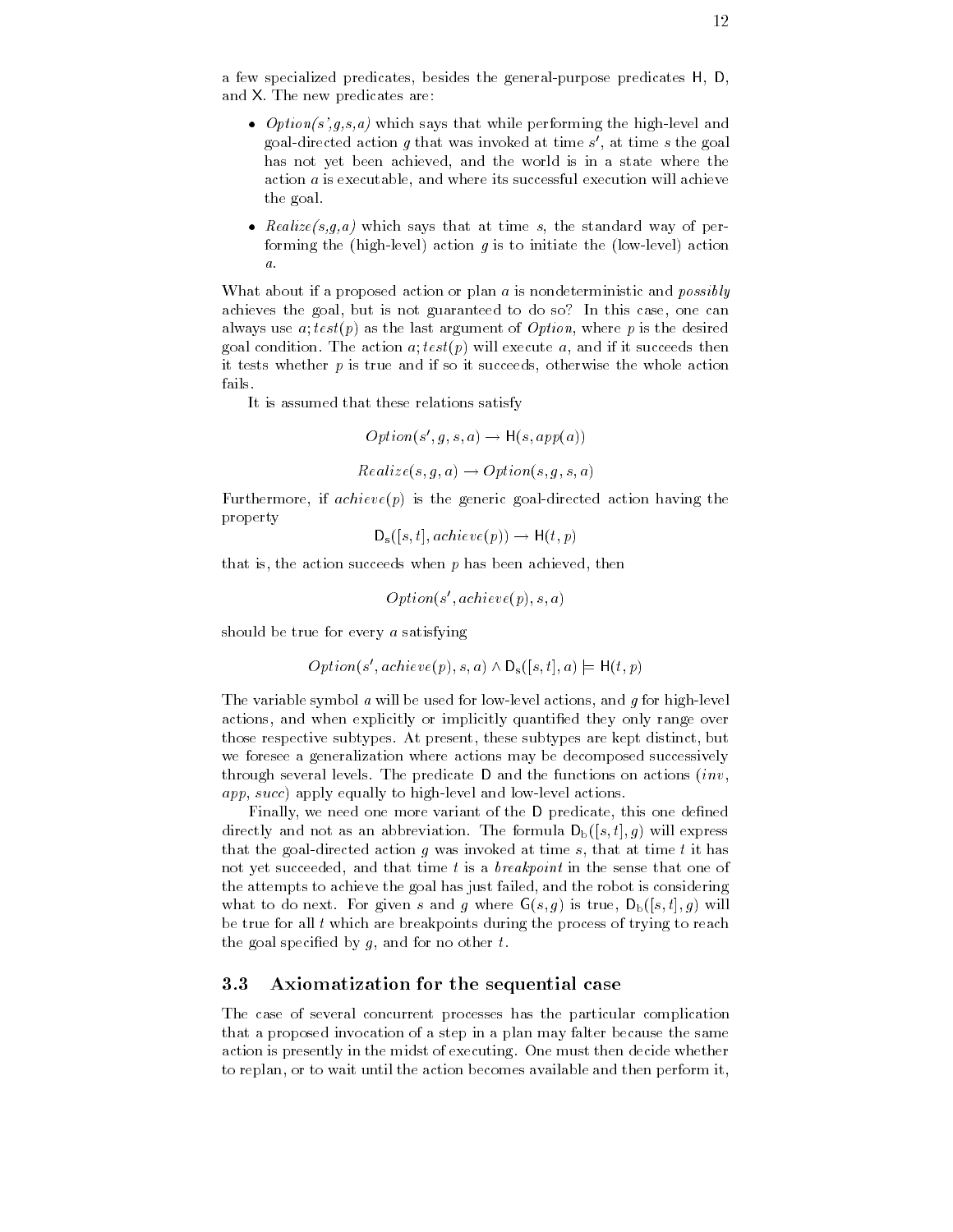or whether possibly it is supported to use the state of the world at the state of of the present execution of the action This choice is problem-dependent which contributes to the complexity of concurrency in this context.

In the purely sequential case these problems do not occur, and we shall therefore treat them first; in this paper we limit our attention to them. The ontology descried above is characterzied by the following axioms in addition to those defined in earlier sections.

G1. 
$$
G(s, g) \rightarrow D_{b}([s, s], g)
$$
  
\nG2. 
$$
D_{b}([s, t], g) \land \forall a [\neg Option(s, g, t, a)] \rightarrow
$$

$$
(s = t \rightarrow D_{v}(s, g)) \land
$$

$$
(s < t \rightarrow D_{f}([s, t], g))
$$
  
\nG3. 
$$
D_{b}([s, t], g) \land Option(s, g, t, a) \rightarrow D_{f}([s, t], g) \lor
$$

$$
\exists a'[G(t, a') \land Option(s, g, t, a') \land
$$

$$
(D_{s}([t, t'], a') \rightarrow D_{s}([s, t'], g)) \land
$$

$$
(D_{f}([t, t'], a') \rightarrow D_{b}([s, t'], g))]
$$

These axioms are organized as a kind of engine for doing the goal-directed behavior, based on the notion of breakpoints, that is, points where a plan has failed and replanning has to take place. Axiom G1 says that immediately when a goal-directed action has been invoked you are at a breakpoint for that action. Axiom G2 says that if you are at a breakpoint and no plan is available, then the process fails. Axiom G3 says that if you are at a breakpoint and some plan is available, then some plan (not necessarily the one mentioned in the antecedent) is invoked. It further says that if the selected plant succeeds the succeeding action succeeds and it the succeeding and if the succeeding and it the invoked plan fails, then the process is at a new breakpoint where replanning has to take place again

Axiom G3 has an additional literal for the possiblity that the goaldirected action fails. This literal is intended to cover the case that the robot decides to discontinue the process exactly when it is at a breakpoint. If the robot discontinues the goal while being within the execution of a plan we need instead the following axiom

G4.  $D_f([s,t'],g) \wedge Option(s,g,t,a) \wedge D_c([t,t'],a) \rightarrow D_f([t,t'],a)$ 

Note that this means that a success of a low level action can be redened as failure by a high level action. On the other hand, if the robot chooses to fail the ongoing low-level action the currently executing plan or some segment of the currently executing plan, then the already defined axioms take care of it correctly

#### Minimization of actions 3.4

The axioms that were specified in the previous section defined when certain actions and events must take place, including both the invocation and the failure of actions They do not restrict the actions and events to the minimally necessary actions or the only motivated events, but presumably such minimization is intended It would be contrary to the concept of goaldirected behavior to see the occurrence of unmotivated actions and it would not make ontological sense to see the failure condition for actions trigger at arbitrary times and without reasons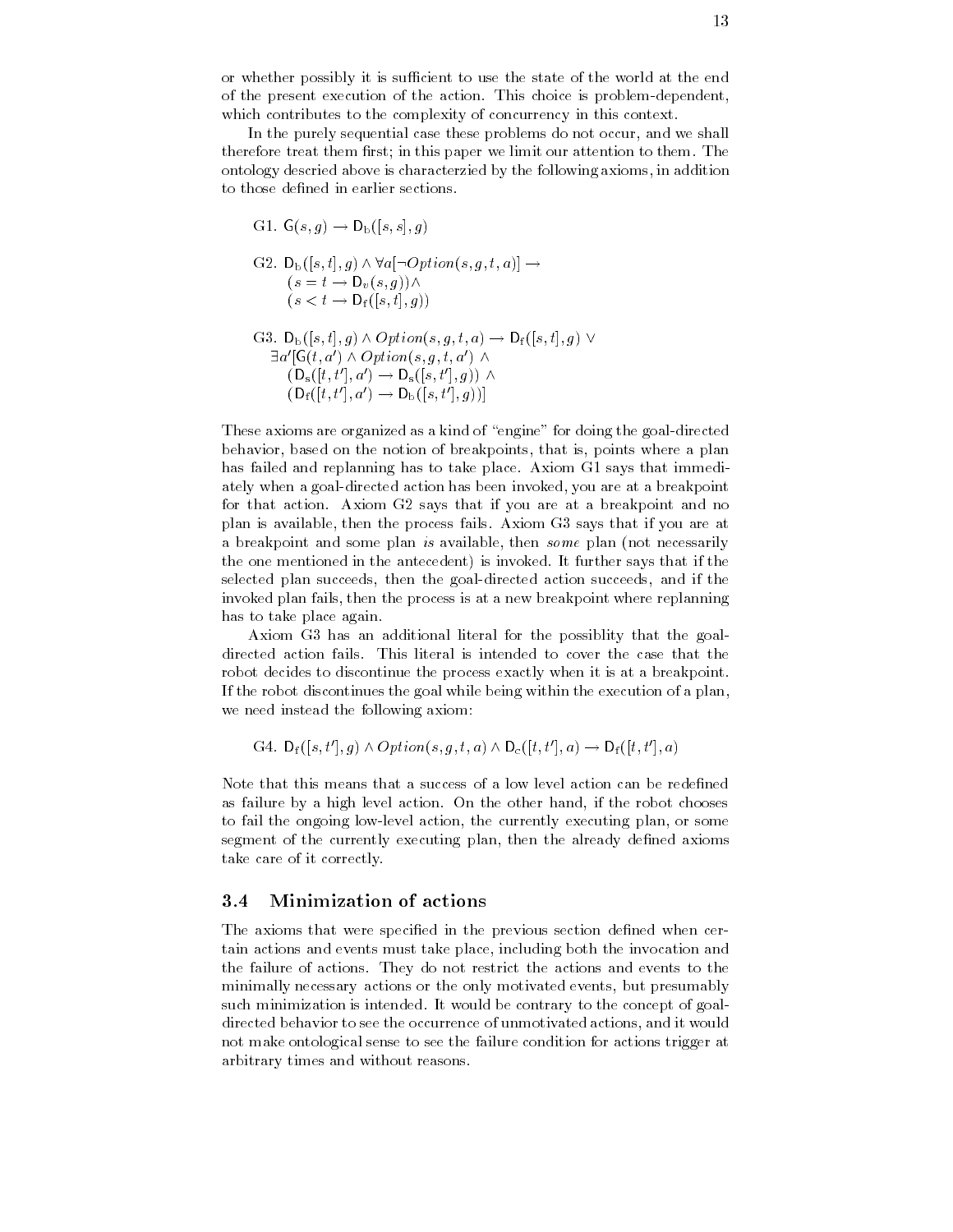As usual, there are two ways of eliminating models containing unintended actions and events: by introducing additional axioms, or by an explicit minimization policy on models In the concurrent case it turns out to be quite different to eliminate and problems by explicitly applied axioms and One can get some of the way For example it is straightforward to write an axiom saying that every invocation of an action must be obtained from a Option statement It is also not very di cult to write an axiom saying that if several alternative plans are proposed in the same case of  $Option$ , only one of them will be chosen This appears to be su cient for the non-concurrent case

Suppose, however, that we have two concurrent processes which happen to have concurrent breakpoints; one of them considers plans  $a$  and  $b$ ; the other one considers plans  $a$  and  $c$ . We would then accept that only plan  $a$  is selected, and possibly that plans  $b$  and  $c$  are selected, but certainly not that  $a$  and  $b$  is selected since  $a$  can do the job alone. To make matters worse, suppose we have three concurrent processes with shared breakpoint; one of them considers  $a$  and  $b$ , one considers  $b$  and  $c$ , and one considers  $a$  and  $c$ .

An axiomatization that deals correctly with these obstruse cases will presumably be quite complex and unfortunately the complexity will largely be due to very odd cases At the same time it seems that the modelpreferential specification can be made quite simple and concise: minimize  $\{inv(a)\}\$ <sub>a</sub> chronologically.

A possible objection to such a principle might be that chronological minimization of effort may be very shortsighted, and sometimes it is important to look ahead and trade off current work against future comfort. However, this misses the point, since such tradeoffs can be done as appropriate in the replanning process and in the choice between alternative plans The point made here is that once the plans have been selected in the participating processes, one only invokes a minimal set of actions at each point in time.

## Characterizing the action processes

A complete cognitive robotics system needs to reason about the effects of actions, so it needs access to action laws (sometimes called action effect laws). In the context of a success/ failure distinction for actions, there is also a need for rules that specify the conditions under which actions may fail or are bound to fail

None of these considerations have been made in the present article because we shall use an approach where the treatment of those other aspects are dealt with separately and in a modular way The present treatment can be limited to the question of the goal-directed behavior as such

In particular, a software module that makes interpretive use of the present set of axioms will output invocations of actions within plans
it will require several kinds of inputs, including the information about the success or failure of actions and plans, and information about the "moves" of the robot agent as defined in section 3.1. All of this information can be communicated as simple logic formulae

Notice, in particular, that the module being described here does not need to be involved at the beginning and end of every elementary action in a plant for it is supported at the breakpoint for it is supported at the breakpoint where replanning where rep takes place Notice also that the replanning process itself is encapsulated in the specification of  $Option$ , which means that it is held open whether replanning is to be done by an inference engine or by some other process for example an algorithmic process or lookup in a plan library. The only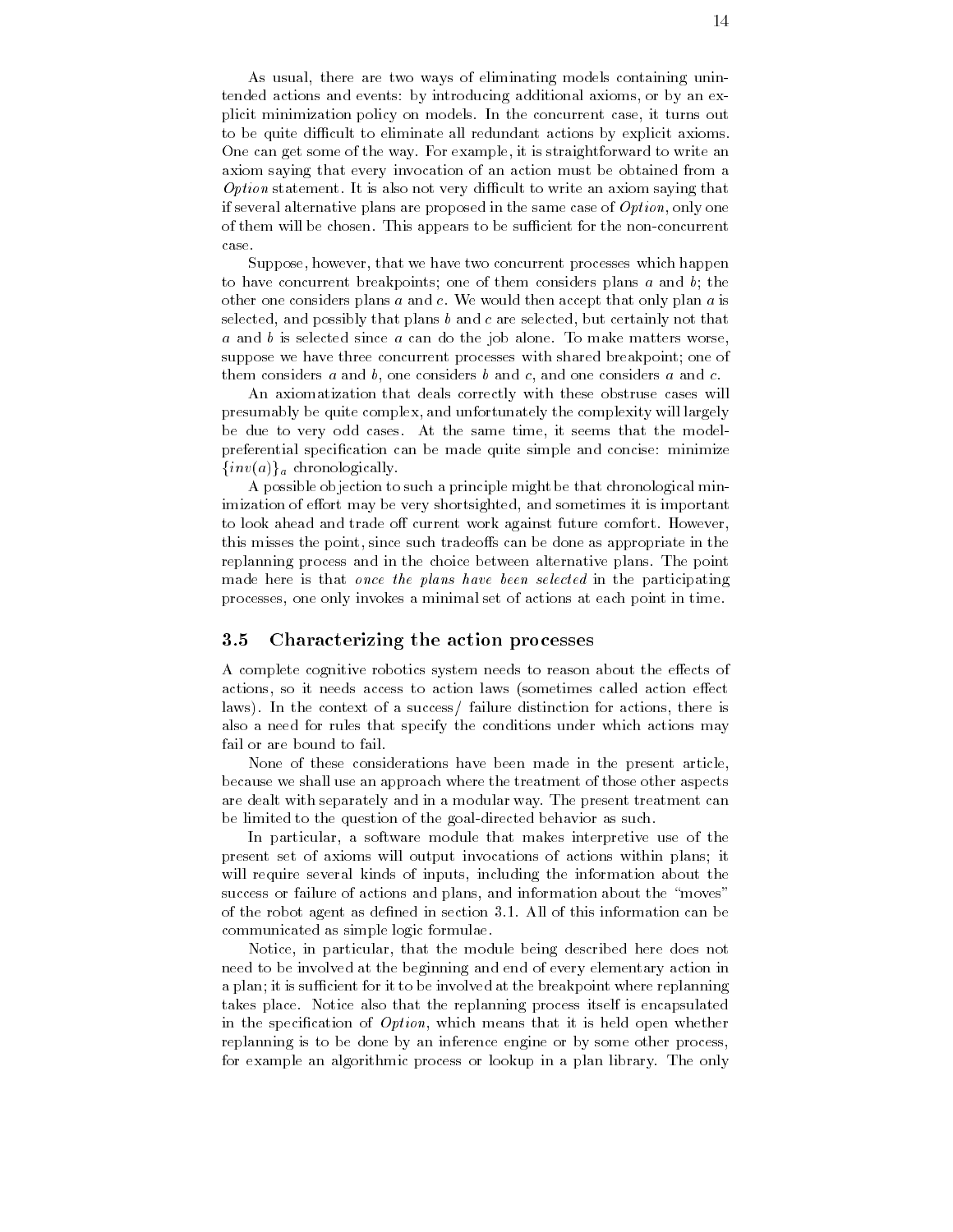important thing from our point of view is that the fourth argument of the predicate  $Option can be determined when the first three predicates are$ given, together with the relation  $H$ , and that the relation *Option* satisfies the criterium for producing correct plans. Naturally, if  $Option$  is implemented by an inference based method such as deduction or abduction then it must make use of action laws expressed in logic, as usual.

In summary we have now showed how the invocation of a goal-directed action can invoke one or more procedural actions and how the proper reactions to the success or failure of the latter can be specified in logic. The key notion in this formalisation is that it does not explicitly prescribe the next action to be taken in a particular failure situation; the forward deductive machinery is able to derive a number of candidates. The axioms in section 3.3 assure that exactly one of those will be chosen, assuming of course that at least some action is implied to be considered and that there is no overriding command

The success and failure of the procedural actions is in turn defined on the level of continuous or hybrid description. The previous article [11] addressed how to establish the deliberative-level description of actions including both the success case and the failure case as logical consequences of the hybridlevel description

#### $\overline{4}$ Entailment methods

The previous sections have described a logical machinery for goaldirectedness that requires the use of the following sets of axioms

- $\bullet$  The set S, consisting of the axioms S1 S8 in section 2.3, together with axioms characterizing composite properties (section  $2.5$ ) and composite actions (section  $2.6$  and annex).
- $\bullet$  The set G, consisting of the axioms GT = G4 in section 3.3, together  $\bullet$ with the axioms in section 3.2.
- $\bullet$  A set  $\kappa$  of behavior rules, consisting of axioms using the predicates Option and Realize for specifying concrete behaviors

However it would not make sense to use them on a stand alone basis They are internet to directed goal-attribution a directed behavior in a directed behavior in a directed where the the following knowledge sources exist as well

- $\bullet$  A set  $\bf E$  of action laws specifying the effects of actions when they succeed
- $\bullet$  A set  ${\bf A}$  of applicability laws, specifying when actions are applicable
- $\bullet$  A flow  $\bullet$  of observations, providing specific facts at specific points in time
- $\bullet$  A flow  $\bf D$  of decisions by the robotic agent of the kinds specified in section 3.1.

If conventional logic were to be used, then it would be a trivial matter to combine these knowledge sources: one would merely take the union set of all the axioms, and use them for the deductive machinery. In the present set, however, the matter is more complicated since nonmonotonicity is involved. In particular, it is well known that the action laws  $E$  need to be used in a nonmonotonic context, if they are written in a reasonable way. We have also observed in an earlier paper [11] that the proper treatment of action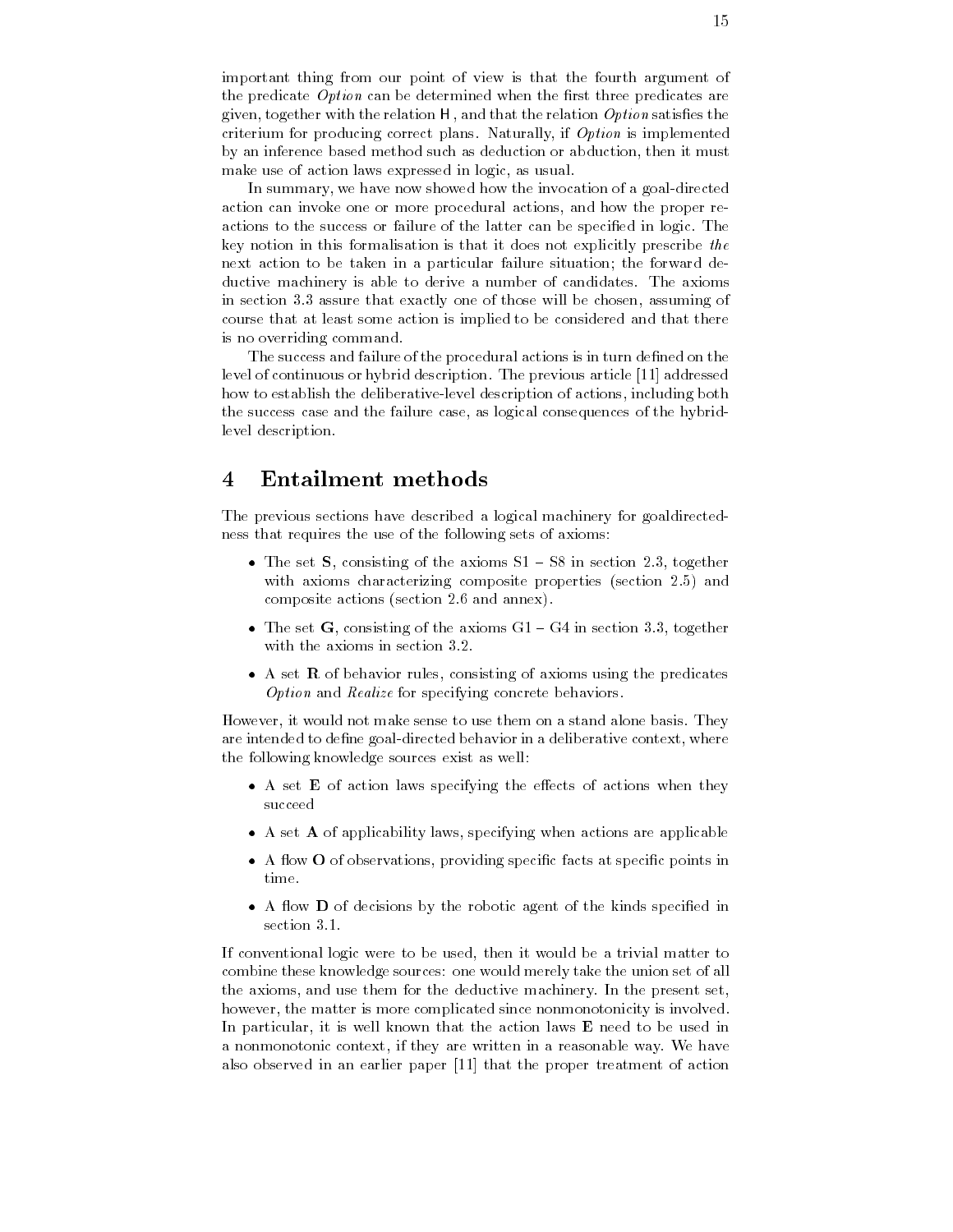failure as a non-standard way of terminating actions requires the use of another kind of nonmonotonicity, and we have observed in subsection 3.4 of this article that minimization of actions calls for yet another kind of nonmonotonicity, at least when concurrency is involved. The question of how to combine the above mentioned knowledge sources is therefore not at all obvious. The present section will provide an answer to this important problem

## A model example

The general formulation of the problem at hand is the following: *given two* or more logical knowledge sources, where each of them specifies some aspect of the dynamic behavior of a system, and where these aspects are interdependent so that the changes imposed by one knowledge source influences the continued development described by the other(s), how are those knowledge sources to be combined in the framework of nonmonotonic logics? In order to address this question, we first describe a very simple case where the approach can be brought out clearly

Consider therefore a system where there are two multi-valued uents a and  $b$  for discrete time, and two knowledge sources  $A$  and  $B$ .  $A$  specifies the value of a at the next time-step depending on the values of a and b at the previous time-step and B species the new value for b in the same way. Then, set up the logic so that each interpretation is a mapping from timepoints to corresponding values for  $a$  and  $b$ . In other words, each interpretation is a possible history of the world. Let  $M(A)$  be the set of all interpretations for arbitrary assignments to  $b$ , and where each interpretation specifies the successive values for  $a$  according to its previous value and the value at hand for b. Let  $M(B)$  be similar for the fluent b. Obviously,  $M(A) \cap M(B)$  is the set of all histories of the world that develop according to the joint information of the two knowledge sources

Suppose further that A and B are such that they need to be used in the context of a nonmonotonic logic. For example,  $A$  may be characterized by inertia or persistence, so that it is a set of rules specifying when the value of the fluent changes; there is a background assumption that if  $A$  does not specify any change, then the fluent stays constant from one timepoint to the next. It is well known that in this case,  $M(A)$  can be conveniently written e.g. as  $Min(<sub>a</sub>, Mod(A))$  where  $Mod(A)$  is the set of classical models of  $A_{n}$ ,  $\lt_{a}$  is a preference relation on models which prefers inertia in the a component between models having the same  $b$  component, and  $Min$  is an operator reducing a set of models to the subset consisting of those members that are minimal with respect to the ordering in the first argument.

Suppose similarly that the knowledge source  $B$  has been written using the assumption of a normal value, so that the value of  $b$  at any time shall be the normal value unless a rule in  $B$  implies otherwise. This case can be dealt with by an approach similar to the one for  $A$ , except that another preference relation must be used

It is now straightforward to see that the two knowledge sources, each having its own nonmonotonic entailment method, can be combined and that the set of selected models for the combination of  $A$  and  $B$  ought to be

$$
Min(a, Mod(A)) \cap Min(b, Mod(B))
$$

With this insight, we can return to the case at hand.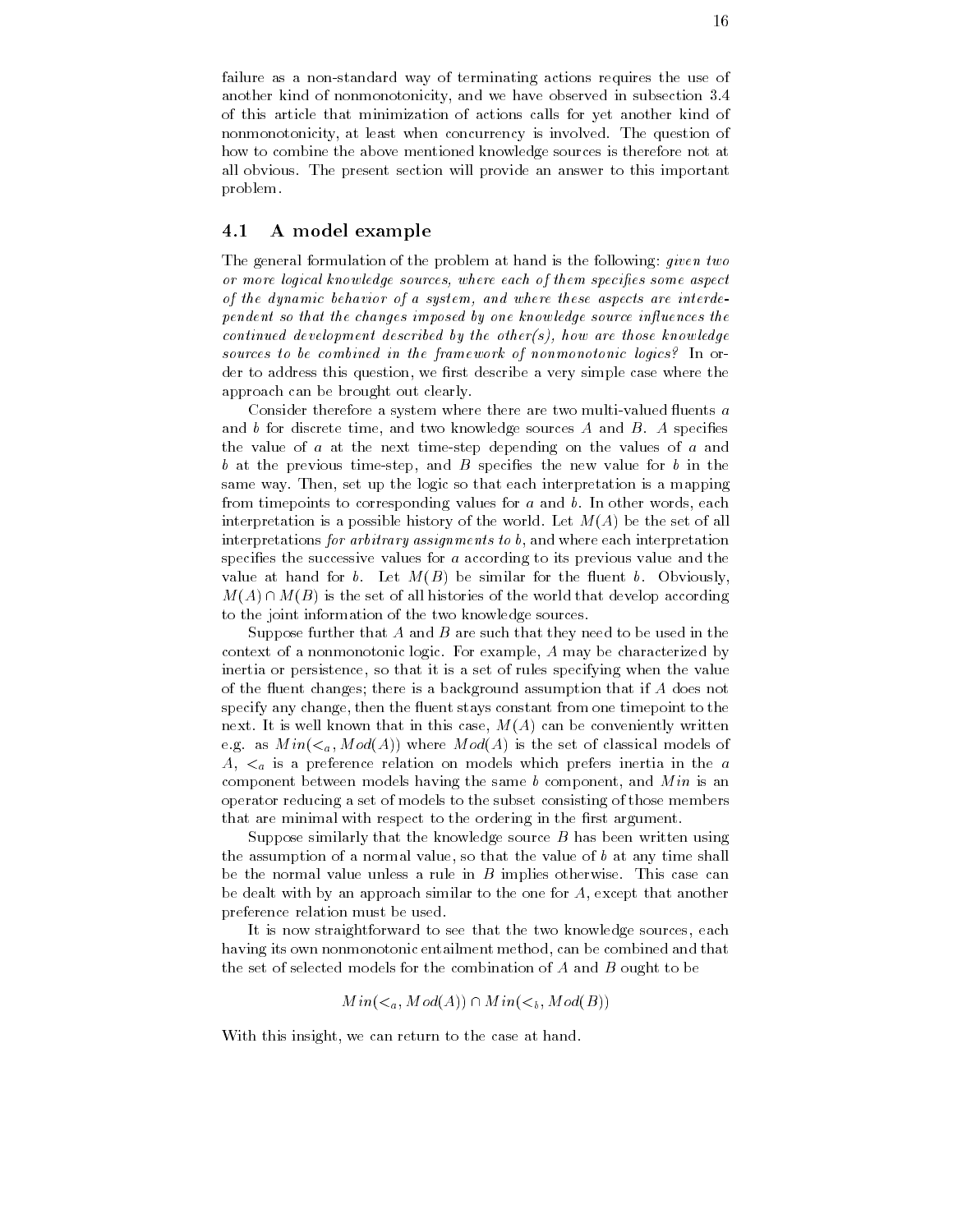# Entailment method for goal-directed behavior
simple case

We restrict our attention to the case where the agent only invokes goaldirected actions. It does not make an explicit choice between options; that choice is modelled as random (meaning that all choices are obtained as models), and the agent also does not fail actions on any level. Action failure is obtained as observations, that is, from the world at hand. Generalization to the case of more complex agent interactions appears to be fairly straightforward, and is planned to follow in a later contribution.

Interpretations are constructed as fourtuples  $(H, D, X, D_b)$  in the obvious fashion. Furthermore, in each such interpretation, the H component is partitioned into four parts

$$
H = H_{ord} \cup H_{inv} \cup H_{fail} \cup H_{app}
$$

where  $\Box$  invariants for uncertainty for uncertainty for uncertainty  $\Box$  since  $\Box$  since  $\Box$  since  $\Box$  since  $\Box$ larly for H  $_{fail}$  and H  $_{app}$ , and H  $_{ord}$  contains value assignments for all other fluents. In line with the approach of the previous subsection, we proceed as follows

- $\bullet$  One set of models is constructed by allowing H , X, and  $D_{\rm b}$  to vary freely the electron apply the axiom  $\boldsymbol{\Delta}$  characterizing involved in a characterizing invocation of actions) and  $A$  (applicability of actions) for properly constration in the property of the property of the property of the property of the property of the property of the property of the property of the property of the property of the property of the property of the property of th
- $\bullet$  Another set of models is constructed by allowing H  $_{inv}$ , H  $_{app}$  , D  $_{\rm c}$  and  $D_b$  to vary freely and using the axiom set  $E$  (action laws) for obtaining proper execution of actions and proper effects of actions in all different cases of involvements that may arrive This will constrain  $\mathcal{C}^{\mathcal{A}}$  and  $\mathcal{C}^{\mathcal{A}}$  $\cdots$  ,  $\cdots$
- Another set of models is constructed allowing free variation of all components except  $\cdots$   $\cdots$  inv and  $\cdots$   $\cdots$  and  $\cdots$  and  $\cdots$  and  $\cdots$  $\mathcal{L}$  and  $\mathcal{L}$  and  $\mathcal{L}$  is one constraint  $\mathcal{L}$  involved by and  $\mathcal{L}$  in  $\mathcal{L}$
- $\bullet$  A final set of models is constructed as the classical model set for the  $\phantom{1}$ knowledge source  $O$ , that is, the observations. It will only constrain  $\cdots$

The intersection of the model sets obtained in these four ways are clearly the desired ones, provided that each of the participating sets is selected correctly For the rst case this is straight-forward The second case is one which has already been studied extensively, and a catalogue of different entailment methods and their respective properties has been published in [9]. The third case is the one that needs to be further considered here; the fourth case is trivial

But considered in this light, the solution to the selection of model set for the  $\Omega$  is also straight-distribution involvement in the merely and  $\Omega$ of minimizing H inv chronologically invariant invariant in time  $\Gamma$ only those actions are invoked whose invocation is necessary due to the given axioms and the situation at hand Certainly there may be more than one choice of action to be invoked, and this is represented by obtaining several models

 $\mathcal{T}$  . The chronological minimization of the  $\mathcal{T}$  is of  $\mathcal{T}$  is of  $\mathcal{T}$  is of  $\mathcal{T}$  is of  $\mathcal{T}$ done separately for different finances of H  $\eta_1$  ord Db etc up to that time It is intended that the proposed axioms shall characterize exactly the intended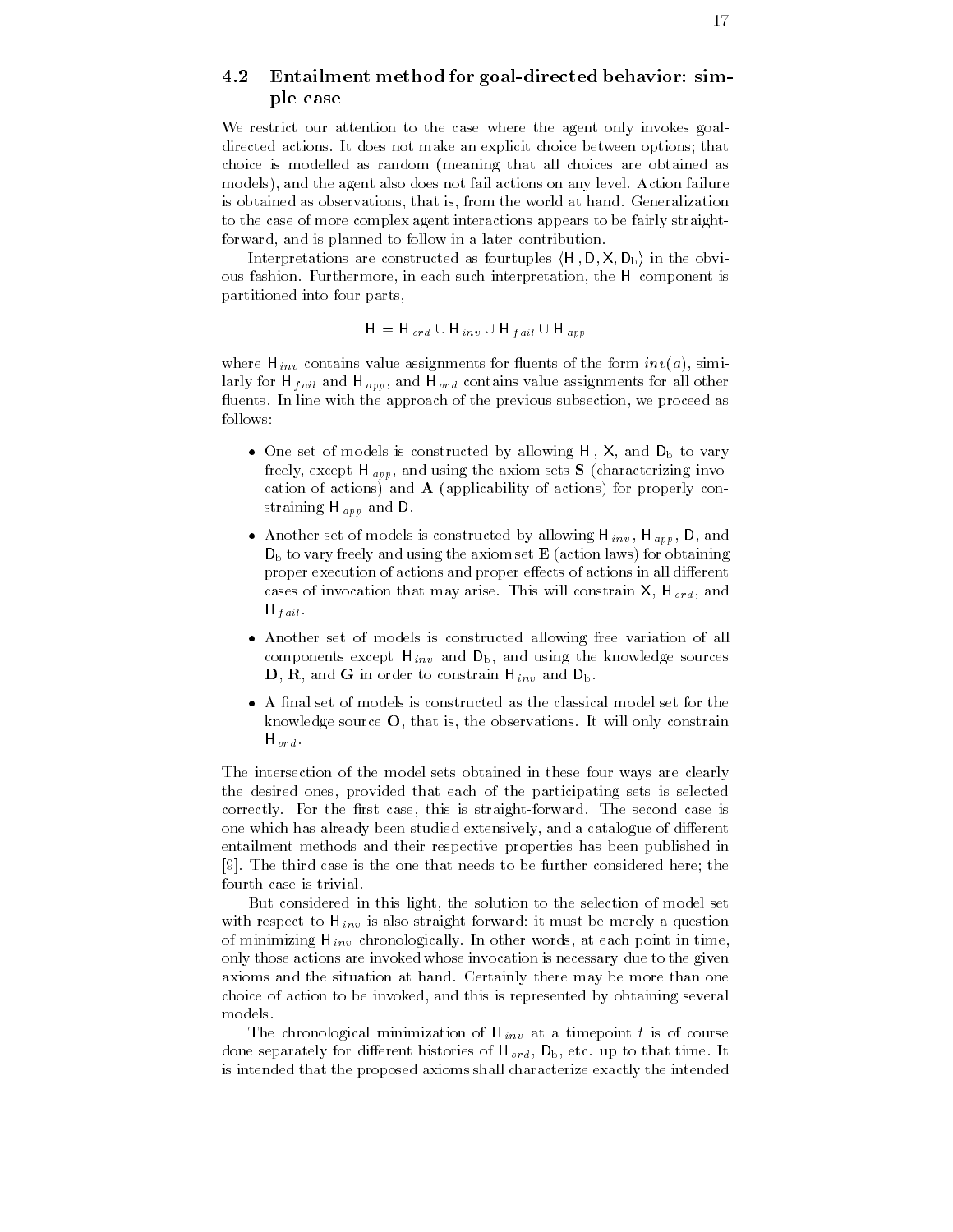occurrences of  $D_b$  for given H etc, so no minimization of  $D_b$  ought to be required. The use of nochange axioms instead of chronological minimization seems to be straightforward for the non-distribution for problematic for the concurrent case, for the reasons that were discussed in subsection  $3.4$ .

#### $\overline{5}$ Discussion

#### $5.1$ Limitations of these results

The present treatment is incomplete in a number of ways, in particular:

- $\bullet$  We have not yet treated the case of more general agent behavior,  $\hspace{0.1mm}$ where the agent may discontinue goals and specific actions being executed towards the goals
- $\bullet$  We have not yet given complete treatment to the case of concurrent actions, although the formalism allows it and some parts of the present material also allows for that case
- $\bullet$  One particular aspect of the question of concurrent actions is that some of the axioms specified above do not completely characterize what must happen when the goal-directed process proposes to invoke an action that is already in the midst of executing in service of another goal
- $\bullet$  -fine formulation of a plausible underlying semantics, and a validation  $\bullet$ of the present approach with respect to that semantics has not yet been undertaken. This also means that the axiomatization proposed here is preliminary and is to be taken as a first proposal which needs to be subjected to additional "debugging".

#### Continued work

The present article has been structured for electronic publication, and we will use it as a test example in that respect. In particular, we intend to use the present article as a base, and to report some of the continued work as extension notes rather than as separate self-contained papers We observe that the use of extension notes, which depend strongly on the underlying base article, is much more managable in the electronic forum than what it was in puper-click publication simply because it is no easy to click the complete it is not it is not it is no one's way from one article to another. The evolving structure of articles and extension notes will be accessible from the URL of the present article which is quoted on the front page.

#### $5.3$ Conclusion

we have described a way of characterizing goal-metericial-cted robotic by the state of  $\mathcal{C}$ moderate extensions of a current logic of actions and change. In particular, our logical system is able to characterize the sequencing and the choice of successive sub-actions which are performed in order to achieve a given goal, and to infer the success or the failure of the overall goal from the success or failure of the sub-actions We have also proposed a nonmonotonic entailment method for using the axiomatisation of the present article in conjunction with other, related knowledge sources.

We consider that work on these problems is a necessary step on the way to designing intelligent robotic agents wthat can be analyzed formally and for which one can prove some of their properties in a systematic fashion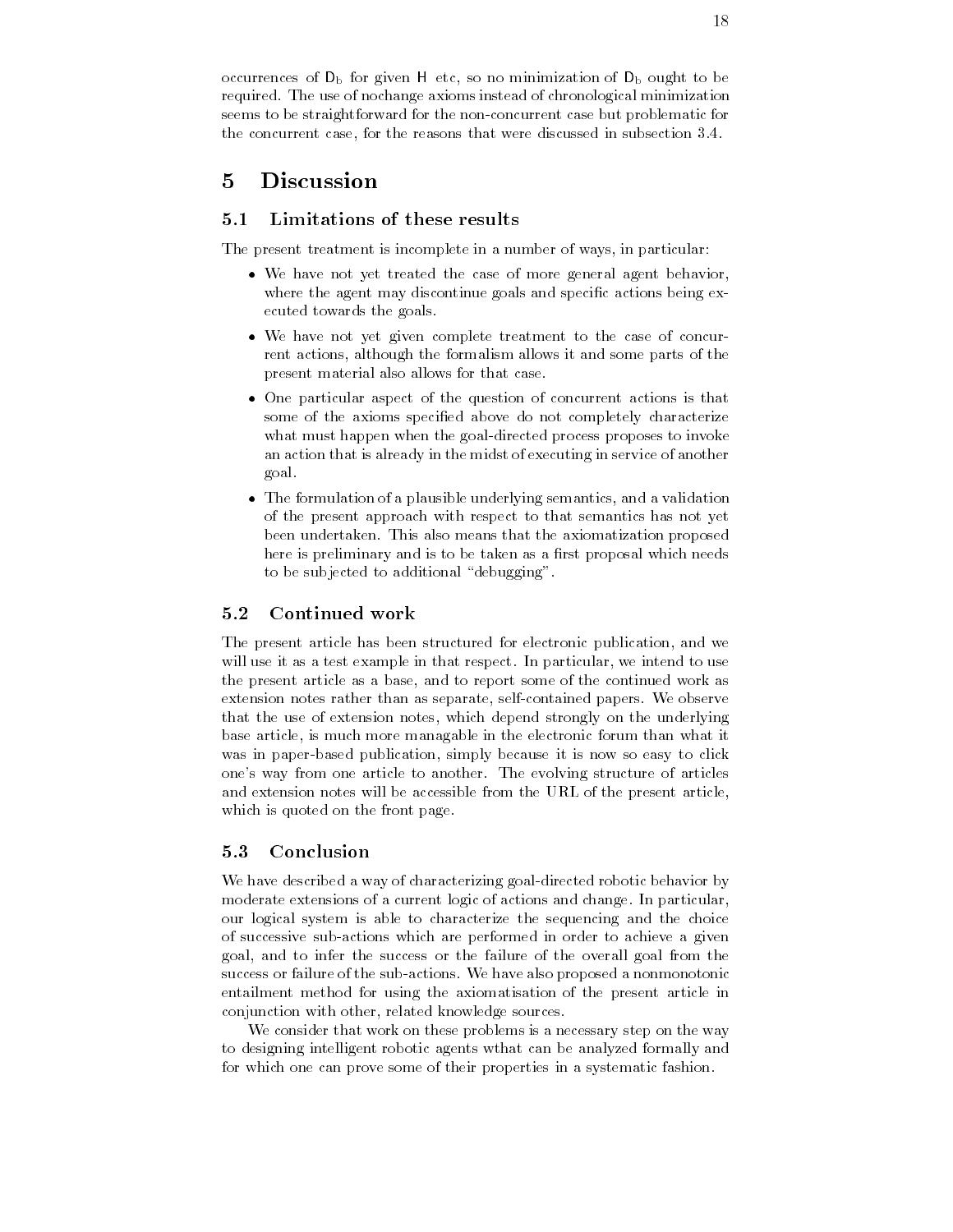# RELATED WORK

While the previous, ARTICLE section contained the substance of the present paper, the present section discusses how those results relate to other research. Its contents are also available in HTML form with clickable links to some of the cited articles. It is intended that the contents of the present section shall be extended and modified over time as additional related works are pointed out to us. For an up-to-date, on-line version of the present section, please use the URL mentioned on the front page of the present paper

#### The present version of this section is incomplete

The material presented in section 2  $(D_s$  and  $D_f$  predicates and the definition of composite actions in that context) has been presented in an earlier paper by ourselves [11]. The same holds for the general approach to logics with explicit time, which has been systematically described in  $[9]$ .

The previous work that is the closest to the present one in spirit is the work by Kabanza et al  $[2]$ . Their goals differ from ours in the sense that they study safety and liveness constraints in the tradition of the theory of realtime systems This leads them to an approach based on modal-temporal logic which is considerably more complex than ours. On the other hand, they only consider the world in terms of discrete state-transition functions and therefore they do not have the grounding of actions (including action failure) in terms of physical models. This connection is an important aspect of our approach

Kabanza's work is relatively recent. The topic addressed here is related to two strands of earlier research One is the work on architectures for rational agents, in particular those contributions which attempted to characterize the architecture in precise and formal ways Rao and George have developed an abstract architecture for rational agents based on the concepts of belief, desire, and intention. Their architecture is defined in terms of an abstract interpreter and a formal language that is used for expressing beliefs intentions etc The language includes a number of modal operators which lack a counterpart in our system, such as a belief operator and a concept of "inevitable". It also uses some constructs that we have inherited, in particular the distinction between success and failure of an action. However, their system does not apply the concept of success and failure to the achievement of a goal, and in general it lacks the additional expressiveness that is obtained by treating goals as goal-directed actions

Tates O-Plan system is an extensive architecture for plan-guided systems, whose behavior is of course considerably more complex than has been modelled in our approach so far However O-Plan is only described in terms of its computational processes

The other relevant strand of earlier work is in the area of goal-directed and plans samed multi-systems is the model in this case of the model in the model ities of knowledge and belief, and on communication and knowledge acquisition actions Physical actions such as the robotic actions that we have discussed here are barely present or not at all. In particular, Shoham [14] has introduced a logical system for agent-oriented programming and Levesque et al  $[3, 4]$  introduce an alternative, logical approach to agent programming. These approaches are more or less complementary to ours in the sense that a complete system should include both modal constructs (which they have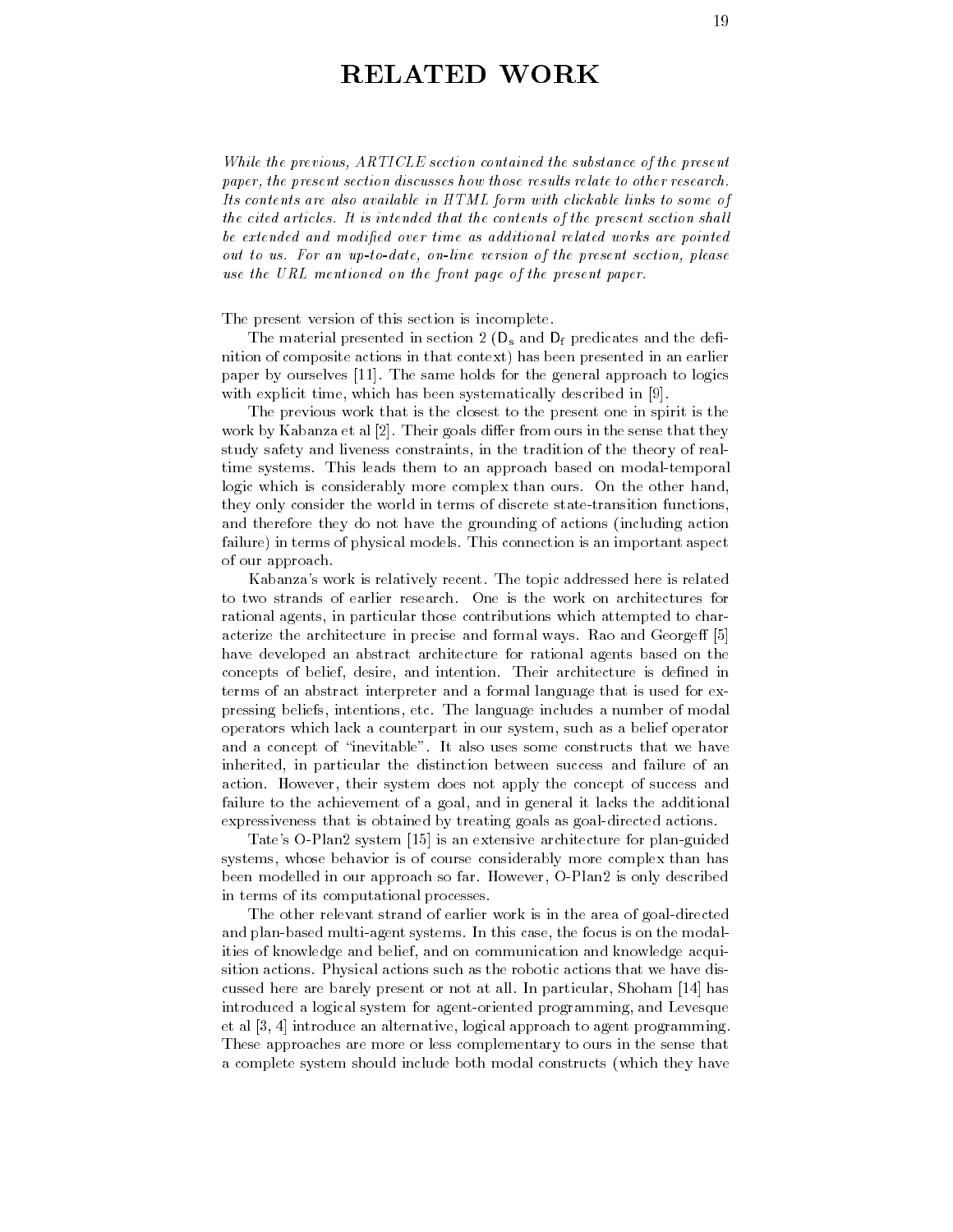and we don't) and actions in the physical world as well as a capability for reasoning about the achievement or non-achievement of goals

In more general terms, it is clear that the behaviors obtained from practical software architectures for autonomous agents, such as the RAPs (Reactive Action Packages) approach of Firby et al [1] are well in line with the behaviors characterized by our approach